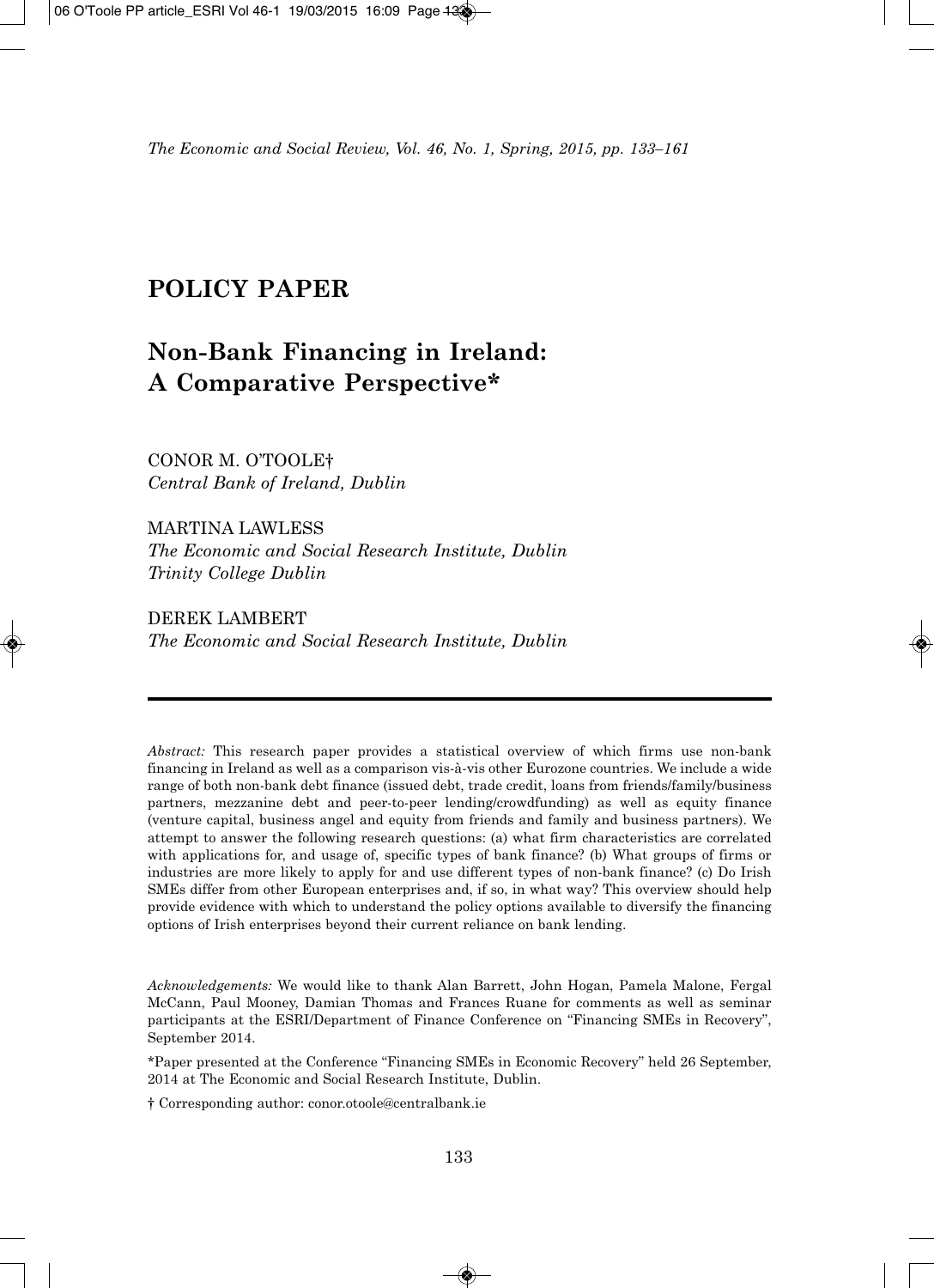# I INTRODUCTION

The scale of the banking crisis in Ireland has brought to the fore concerns  $\mathsf{L}$  regarding the reliance of domestic enterprises on traditionally intermediated bank credit as the main source of external financing (Lawless *et al*., 2013; 2015). For both working capital and investment funding, Irish firms continue to display a heavy reliance on banks as the main source of outside funding. This level of reliance on a single main source of credit heightens the vulnerability of domestic enterprises to supply shocks in that market and a greater risk of facing binding credit constraints. Indeed, there is clear evidence in the post-crisis period that such risks have materialised and that investment and employment amongst domestic small- and medium-sized enterprises (SMEs) have been negatively affected by credit constraints (Gerlach-Kristen *et al*., 2015; O'Toole *et al*., 2014).

Given this backdrop, there is a recognition amongst policymakers, both in Ireland and across the EU, that the development of a more diversified funding structure for SMEs is important both for financial stability as well as to ensure growth in a restricted credit environment. Indeed the Government Medium-Term Economic Strategy 2014-2020 placed the financing of firm growth as a core pillar of its development strategy. Within this pillar, a commitment was given to foster the financial system in Ireland to be a world leader in the provision of a diverse and innovative suite of financing products for Irish SMEs. This was backed up by a commitment to develop a more diversified and stable financial system with increased capital market financing and a greater involvement by institutional investors and alternative finance (Department of Finance, 2013).

These commitments from an Irish perspective are mirrored in the recent EC Green Paper on Long-Term Financing in Europe. This report notes the historical dependence of European SMEs on bank financing and calls for a policy focus on the development of other financial institutions and marketbased intermediation to fund long term investments  $(EC, 2013).$ <sup>1</sup> This is echoed by the European Investment Bank who call for a "… more-diversified financial market structure which will reduce the borrowing constraints on the corporate sector" (EIB, 2013) and the ECB whose research supports the development of a broader range of financing instruments (ECB, 2013). The debate has been supported by a desire to enhance financial stability through an increase in risk capital flows. Policy research has supported the development of a range of SME financing instruments including leasing and non-bank issued debt finance (Kraemer-Eis *et al*., 2012; 2014).

1 EC COM/2013/0150, available at: http://eur-lex.europa.eu/legal-content/EN/TXT/?uri=CELEX: 52013DC0150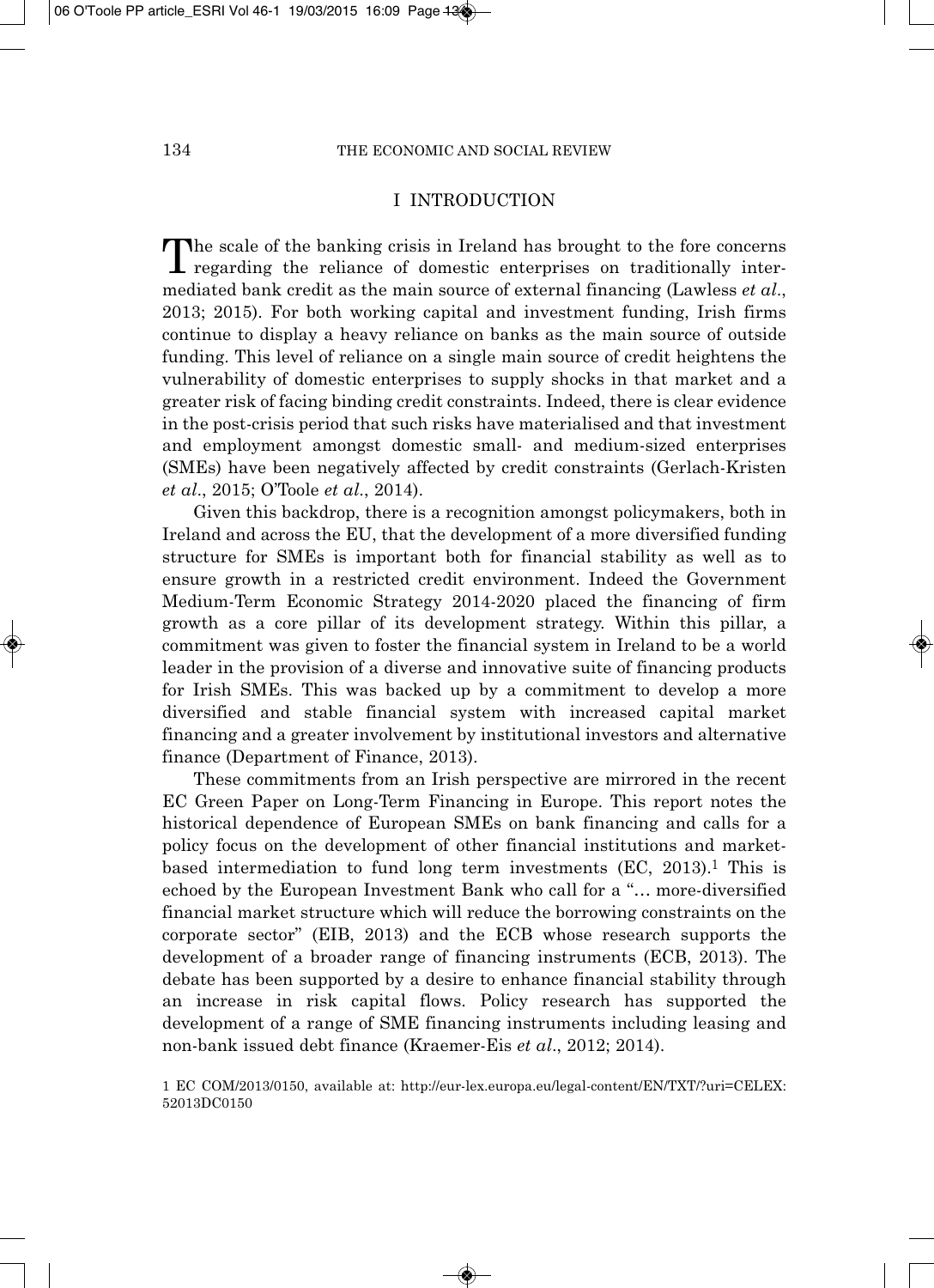Within this context, this paper attempts to answer the following research questions: (a) what firm characteristics are correlated with applications for, and usage of, specific types of non-bank finance? (b) what groups of firms or industries are more or less likely to apply for and use different types of nonbank finance? (c) do Irish SMEs differ from other European enterprises and, if so, in what way? To complete such a broad review of the SME financing landscape in Ireland we draw on two data sources: the Department of Finance Credit Demand Survey for Irish firms and the European Central Bank/ European Commission Survey on Access to Finance for SMEs (SAFE) to make comparisons across Europe.

The types of financing covered include both non-bank debt finance (issued debt, trade credit, loans from friends/family/business partners, mezzanine debt and peer-to-peer lending/crowdfunding) as well as equity finance (venture capital, business angel and equity from friends and family and business partners). Our research builds on the cross-country work on funding diversification by Lawless *et al*. (2015) and non-bank finance usage by O'Toole (2015) as well as furthering the Irish specific policy work of Lawless *et al*. (2014).

A number of findings emerge from our analysis. We find very limited use of formal issued debt finance amongst Irish firms but the rate is higher when compared to other European SMEs. However, the low usage rates in absolute terms may indicate a gap in the financial diversification landscape where policy intervention through the development of a mini-SME bond market could play a useful role. We also find some evidence of substitution to this type of financing where bank credit availability and conditionality is tightened.

More commonly used sources of finance are leasing, factoring and hire purchasing products, in particular amongst larger, manufacturing and listed enterprises. Ireland's usage of this form of finance is also lower than the European average. Developing these instruments, in particular leasing, has received policy attention in a European context with loan and portfolio guarantees and securitisations facilitating greater usage (Kraemer-Eis and Lang, 2012). Leasing can provide a flexible way of obtaining capital goods for enterprises and policy should explore whether mechanisms can develop this technology.

An extremely common form of financing is the cash flow management device of trade credit (from suppliers and/or customers) and Irish firms are around 35 per cent more likely to use trade credit than the Eurozone average. The existing literature highlights the fact that bank and trade credit are wellknown substitutes (Casey and O'Toole, 2014) and this substitutability can increase following financial crises (Love *et al*., 2007). In Ireland, these usage rates may be reflective of challenges in access to traditional bank credit following the financial crisis. While we do not find clear evidence of this in our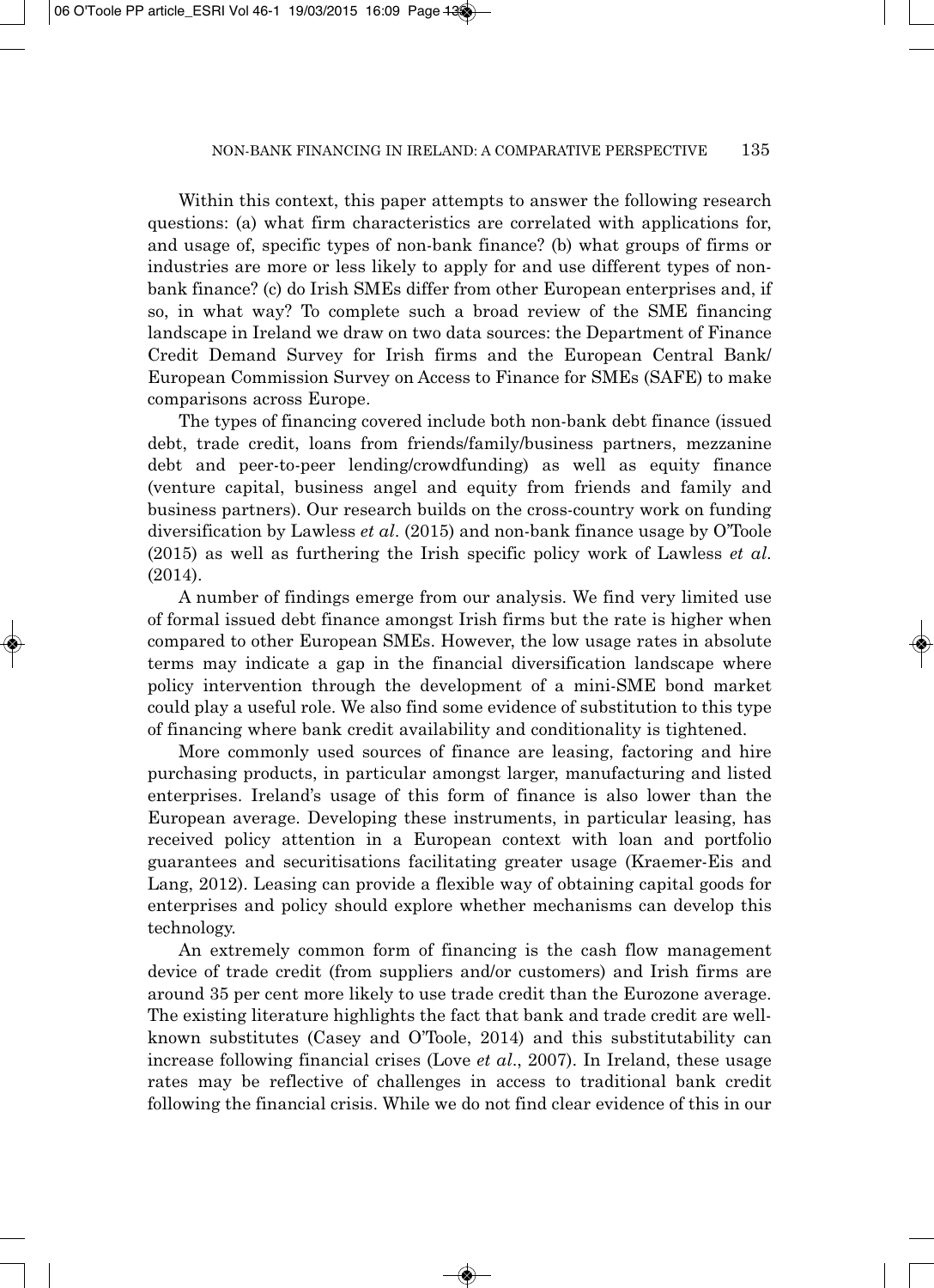analysis, further research to establish causal relationships should be completed on this issue.

New sources of financial intermediation such as crowdfunding and peerto-peer lending are fairly limited in terms of the number of firms using them. However, we find that the application rates are statistically higher for firms in the ICT sectors and innovative firms more generally; they have the potential to play an important role in financing SME growth in these areas. In general, as these online financing platforms become more deeply engrained, there is also considerable potential for demand to increase. From a policy perspective, providing an environment for these platforms to develop is important. However, they must do so within the regulatory structures set out for financial intermediaries.

Moving further into the informal sphere of debt financing, we find that loans from friends or family and loans from business partners are an important source of SME financing. Our econometric estimates indicate that these loans are more likely to be applied for by innovative firms, firms in default and loss-making firms. The findings suggest that enterprises in financial distress are turning to informal sources of capital to provide funding support. While this may provide emergency liquidity for these groups of firms, the soft selection criteria used may lead to high default rates on these facilities and further losses for informal lenders. However, these funds may also provide the credit required to turn around businesses as the economy recovers. We also find that loans from business partners are important for young firms and loss-making enterprises. We do find some correlation between bank credit constraints and other loan usage which indicates substitution from bank credit to informal loans.

In terms of equity financing, there is recognition amongst policymakers and market participants that Irish firms have an equity deficit and require additional risk capital. For many small Irish SMEs, the main source of equity has traditionally been owners' contribution (Mac An Bhaird and Lucey, 2010). However, the main policy focus has been on formal private equity funding through venture capital and the development of angel investor networks to fund SMEs. We find that Irish enterprises, in particular medium and young firms, are more likely to use equity relative to their European counterparts. This finding runs counter to the popular narrative that Irish equity usage is low in an international context. This does not mean that equity is high in absolute terms and policy should continue to attempt to develop new risk capital flows into Irish business. This should help reduce leverage ratios and support financial stability.

Within equity we consider formal external investment through business angel and venture capital finance as well as more informal equity from friends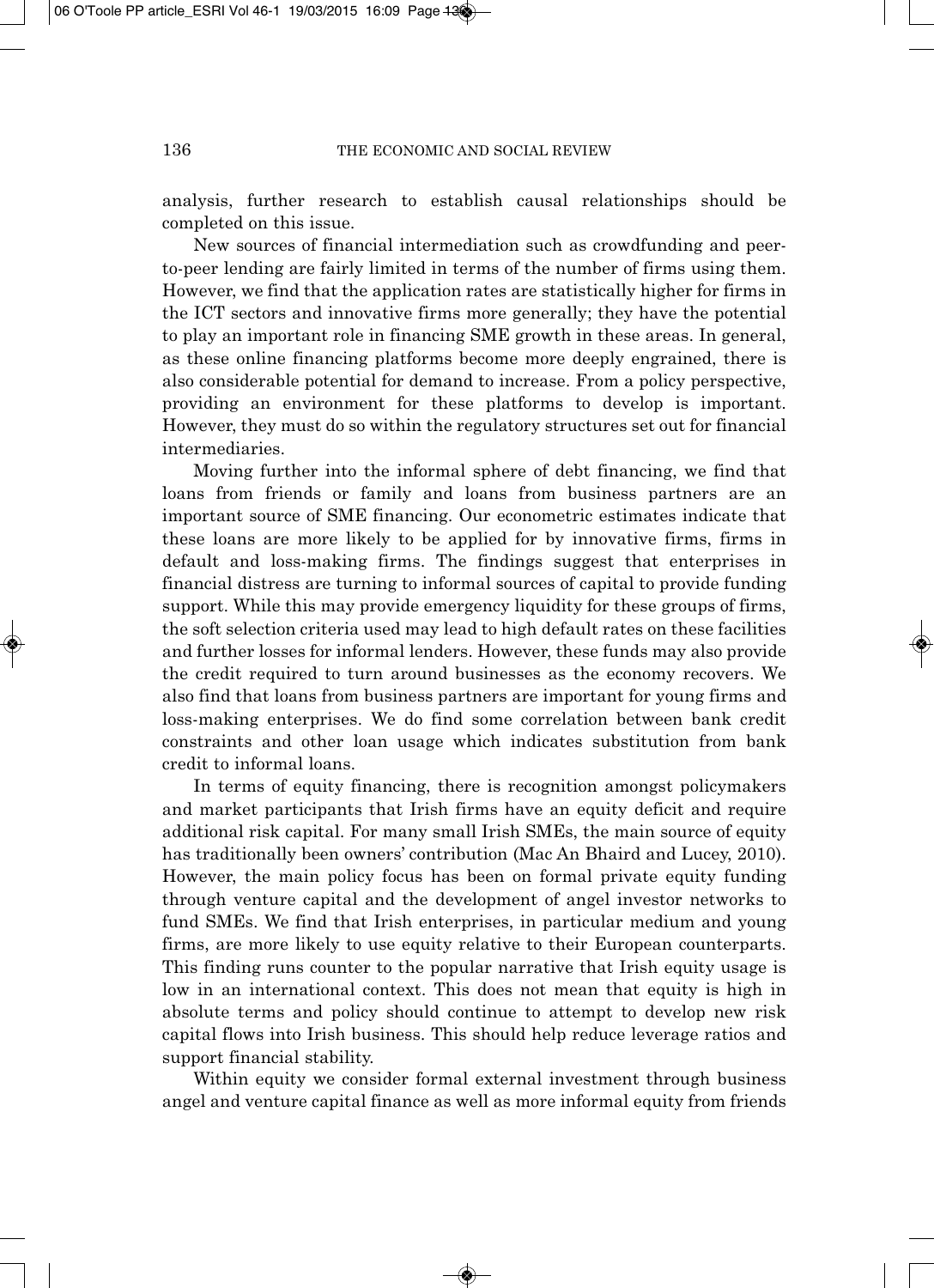and family and business partners. In relation to the formal sources, we find that these apply to a relatively small proportion of firms, with approximately 1.3 per cent of Irish SMEs applying for these financing sources in the sixmonth survey period. However, venture capital and angel applications are higher for ICT and innovative enterprises. This is in line with international expectations (Berger and Udell, 1998; O'Toole, 2014) that venture capital and angel finance would be concentrated on the very high-growth, usually hightechnology, end of the firm spectrum rather than a broad based source of investment finance. Applications for angel finance, friends and family and business partner equity are higher for young enterprises.

Finally in relation to mezzanine finance we find that usage is more likely for larger enterprises. Irish usage of mezzanine is lower than for non-Irish enterprises, in particular for younger, smaller enterprises. The OECD highlights that this financing source is important at particular stages of the firm lifecycle (see Lawless *et al*., 2014 for an overview). Within this context, the development of mezzanine facilities through instruments like the Development Capital Schemes run by Enterprise Ireland could help improve the availability of this type of structured finance in Ireland.

This paper is structured as follows: Section II presents the econometric methodology, data and summary statistics for both non-bank debt financing and equity finance. Section III presents the econometric results and Section IV concludes.

# II DATA AND SUMMARY STATISTICS

The data used in this paper are drawn from two main sources: (1) the Department of Finance Credit Demand Survey and (2) The European Commission/European Central Bank "Survey on Access to Finance for SMEs" (SAFE). In this section, we provide an overview of the data sources, outline the indicators used in our empirical analysis and present a range of key summary statistics.

### 2.1 *Overview of Data Sources*

The Department of Finance (DoF) survey is undertaken twice yearly to capture the current developments in the bank and non-bank financing environment for Irish SMEs. It captures a range of categorical information on the performance of the business (turnover, employment, exporting), the sector of operation, firm age, size, loan performance, applications for bank and nonbank finance by type of financing instrument, success of applications as well as the reasons for not applying for bank finance. To date, six surveys have been conducted; however, detailed information on non-bank financing is only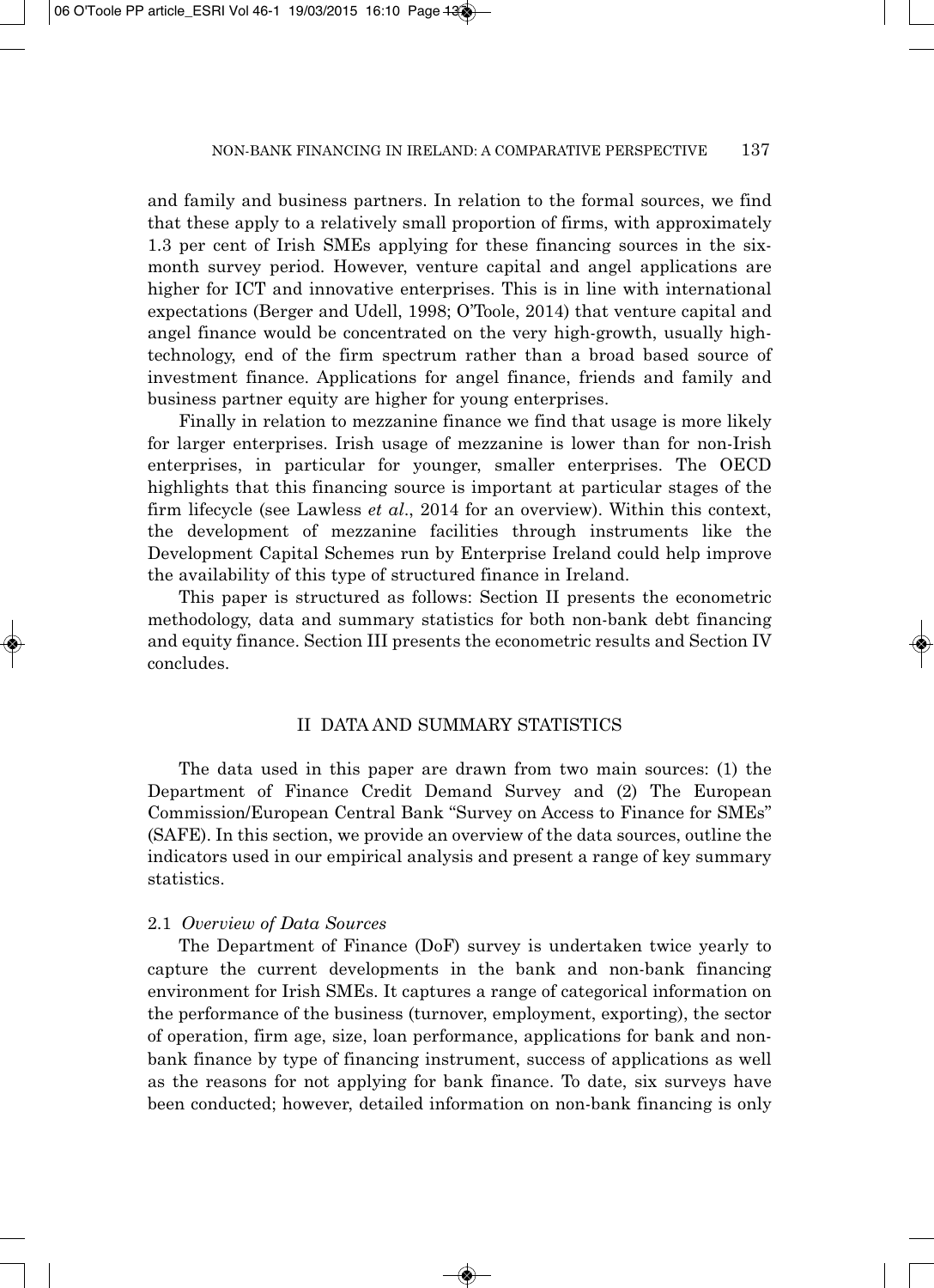available for the later waves as additional modules have been added. For the purposes of this research paper, we draw on two specific survey waves: April to September 2013 and October to March 2014. Approximately 1,500 firms are surveyed in each wave.

The SAFE survey is collected by the European Central Bank (ECB) for the Eurozone member countries also on a bi-annual basis. It is supplemented by a wider survey covering all EU-28 member states plus non-EU EEC members which is completed in conjunction with the European Commission (EC). This extended survey is completed on a biennial basis. Similar to the DoF survey, SAFE aims to capture information on the use, relevance and applications for a range of bank and non-bank financing for SMEs as well as capturing their demand for non-bank credit. The survey also captures information on the firm's employment, trading status, age, size, financing requirements, sector ownership and changes to its financial status such as its capital position and credit history. The first survey wave of SAFE was collected in 2009. However, due to sample size issues, we limit our analysis to waves 3-9 which covers the periods March to September 2010 to April to September 2013. In general, approximately 500 firms are surveyed for the smaller Eurozone members per wave whereas 1,000 firms are surveyed for each of the larger member states: Germany, Spain, Italy and France. While the majority of our analysis focuses specifically on Ireland, in our comparative piece the extended sample covers the following countries: Austria, Bulgaria, Belgium, Czech Republic, Denmark, Germany, Spain, Finland, France, Greece, Hungary, Ireland, Italy, Netherlands, Poland, Portugal, Sweden, Slovakia, Slovenia, and the UK (see Annex 1 for an overview of the countries in the data).

#### 2.2 *Indicators to Measure Non-Bank Financing*

Our analysis focuses on both non-bank debt finance and equity finance. Within these categories, there are a large range of specific financing instruments which range from formal market intermediation to more informal sources of finance. Our selection of the specific instruments to review is based on two factors: (a) their importance for policy and (b) data availability in the Department of Finance and ECB SAFE surveys. In all our analysis we separate out non-bank debt financing and equity/quasi-equity financing.

Our research focuses on two concepts of firm's non-bank financing activity: (a) demand for non-bank financing (applications) from the Department of Finance survey and (b) usage of non-bank financing from the ECB SAFE survey. While it would have been interesting to also model access to non-bank credit through rejection rates, insufficient data is available for this and we leave this for future research to examine.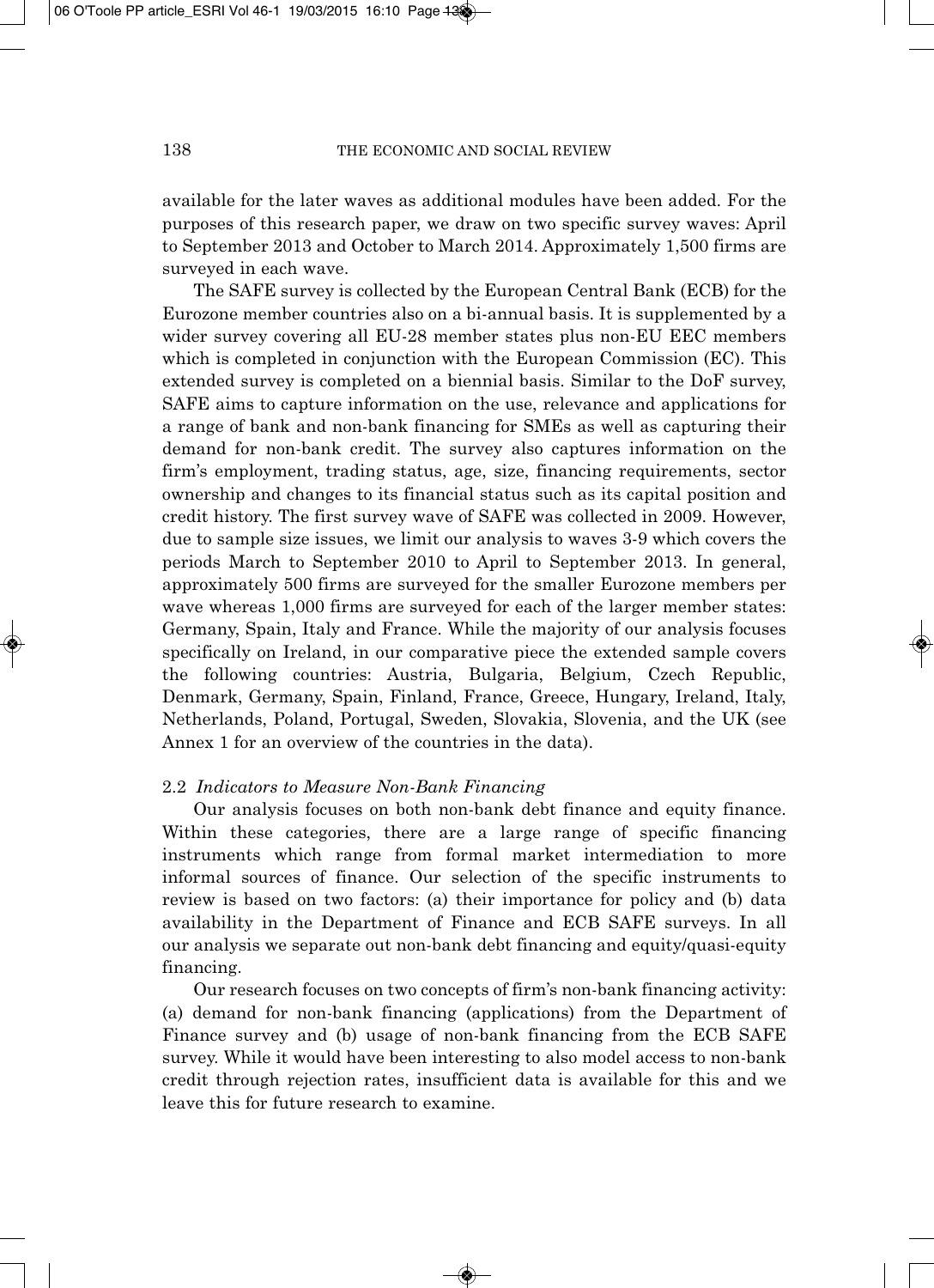From the Department of Finance data, we develop indicators for the following types of non-bank debt financing: loans from friends and family, loans from business partners, and crowdfunding/peer-to-peer lending. Loans from informal sources such as friends/family/business partners have been shown internationally to be important sources of financing for many start-up or early stage enterprises (Berger and Udell, 1998). These sources may also be important for many other SMEs who experience bank financing constraints as shown in Casey and O'Toole (2014). As far as we are aware, this is also the first academic study to examine Irish SME applications for crowdfunding and peerto-peer lending. Given the discussion in policy settings around the develop ment of this technology (see Lawless *et al*. (2014) for an overview), it is important to provide empirical evidence to inform this debate.

For equity finance from the Department of Finance survey, there are a range of types available. We distinguish between more formal external equity from venture capital finance and business angel finance and more informal equity financing provided by business partners and friends and family. Given the preferences of venture capital firms in Ireland, and more globally, it is expected that such investments will be targeted more to ICT firms (Fenn, Liang and Prowse, 1997; Hogan and Hutson, 2005; Lawless *et al*., 2014). Equity from informal sources is traditionally in greater demand by start-ups who face financing frictions accessing traditional lending (Berger and Udell, 1998). To capture applications for each of the financing types mentioned above, we develop an indicator which takes the value 1 if the firm applies and 0 otherwise. These are presented in Table 1.

Finally, from the ECB SAFE data we develop indicators for the following type of non-bank debt financing: issued debt finance, trade credit, other loans (including informal lending) and a composite category for leasing/hire purchase/factoring. We expect that non-bank debt finance will be limited to only a small number of larger medium-sized firms as in Berger and Udell (1998). Monitoring this indicator is important in the context of the current work being done from a policy perspective to develop a "mini-bond" market in Ireland (Lawless *et al*., 2014). Trade credit has also been shown to be higher in Ireland than any other Eurozone economy (Lawless *et al*., 2014). Internationally, the evidence also suggests that trade credit is an important substitute for bank credit in particular during financial crises (Casey and O'Toole, 2014; Love *et al*., 2007). Understanding the types of enterprises and industries using trade credit in Ireland, and how this differs from other countries, is a contribution of this paper.

Other loans in SAFE capture both informal loans and other company loans and these are expected to be similar to the loans from friends and family and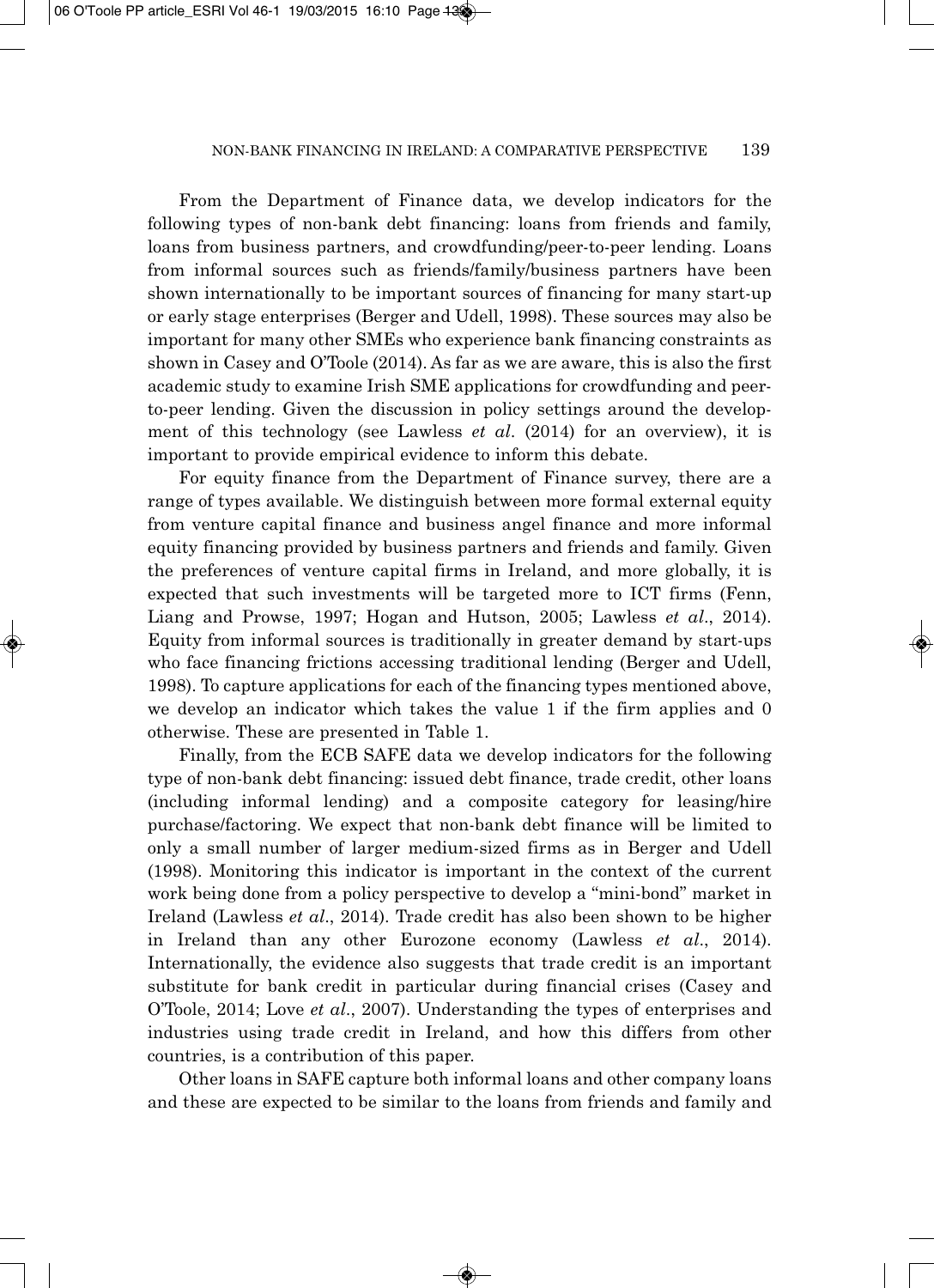business partners from the DoF survey. The final non-bank debt category combines information on leasing, hire-purchase and factoring.

In SAFE, we can also model the usage of equity and mezzanine finance. Unfortunately it is not possible to split equity out between angel, venture capital and listed shares but it is still informative to consider how equity usage in Ireland differs across firms and how it differs to other European countries. As far as we are aware this is the first study to explore the usage of mezzanine financing in Ireland. It is expected the usage of mezzanine is limited to a narrow range of enterprises with particular capital structure rebalancing requirements (OECD, 2013; Lawless *et al*., 2014). However, the introduction of the development capital schemes by Enterprise Ireland, which can provide mezzanine tranches, could increase the overall use of this financing type in Ireland going forward.

For all financing types in SAFE, the indicator on *usage* takes the value of 1 if the firm used the source of finance in the past six months and zero otherwise. All indicators are presented in Table 1.

#### 2.3 *Methodological Approach*

## 2.3.1 Estimations Using Department of Finance Data

Our first research question involves testing the difference in applications for alternative financing across groups of firms and industries. As presented in Table 1 the applications indicator is binary and therefore requires the use of a probability model. We use a standard probit model which tests the effects of covariates on applications as follows:

$$
Pr(Apply_{ij} = 1) = \Phi(\beta X_{ij} + \lambda Z_j + \varepsilon_{ij})
$$
\n(1)

Where *i* identifies the individual firms and *j* indicates the sector of operation. The model is estimated using maximum likelihood with robust standard errors. The vector  $X_{ij}$  includes a range of control variables that capture borrower risk, the quality of the firm and other firm characteristics that are standard in the literature on the determinants of firm financing choices (Love, 2003; Beck *et al.*, 2008a; Beck *et al.*, 2008b; O'Toole, 2014; Gerlach-Kristen *et al*., 2015). This body of literature indicates that much of the variation across firms groups in the use and applications for different financing types can be explained by firm age and size. We therefore include controls for the following categories: Age Less than 5, Age 5-10, Age 10 +. We include three size categories: micro (less than 10 employees), small (10-49 employees) and medium-sized firms (20-250 employees).

To control for borrower risk and borrower quality, we include whether or not the firm is an exporter, whether or not the firm defaulted on bank lending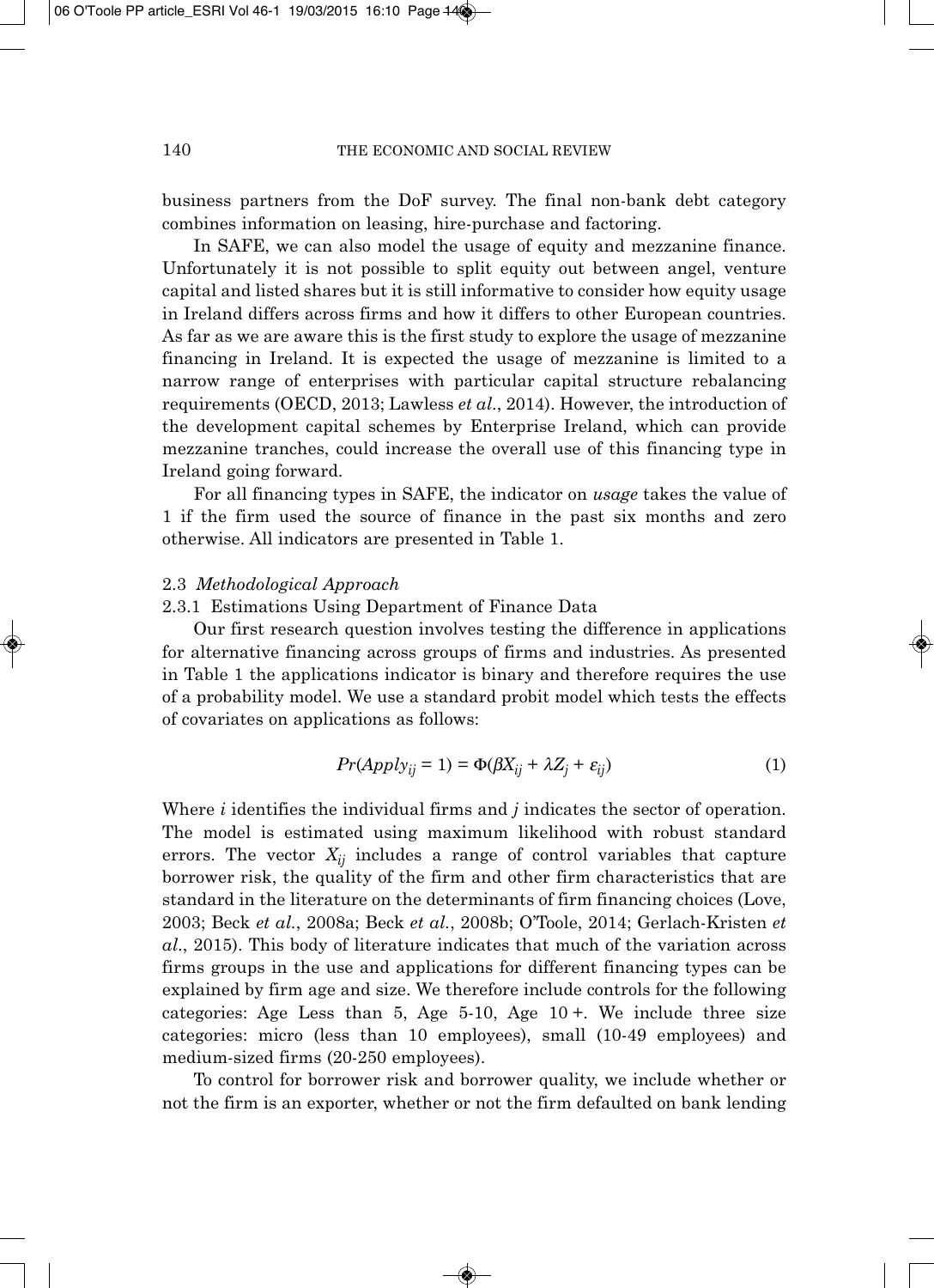| Topic                                                                                                    | Indicator and<br>Measurement                                                                                                                                                               | Financing Types                                                                                                                                                                                                                                                                                                                                                  |
|----------------------------------------------------------------------------------------------------------|--------------------------------------------------------------------------------------------------------------------------------------------------------------------------------------------|------------------------------------------------------------------------------------------------------------------------------------------------------------------------------------------------------------------------------------------------------------------------------------------------------------------------------------------------------------------|
|                                                                                                          | Indicator from Department of Finance Survey                                                                                                                                                |                                                                                                                                                                                                                                                                                                                                                                  |
| <i>Applications:</i><br>did your firm<br>enquire about<br>any of the following<br>non-bank finance?      | <i>Indicator 1:</i> Binary<br>with apply $=1$ , did not<br>$apply = 0; DK = Missing$                                                                                                       | Equity:<br>• Venture capital<br>Business angel or other investors<br>• Friends and Family; and<br><b>Business Partners</b><br>Non-Bank debt:<br>• Loans from Friends and Family;<br>• Loans from Business Partners;<br>• Crowdfunding/ Peer-to-Peer<br>Lending                                                                                                   |
|                                                                                                          | Indicator From SAFE Data                                                                                                                                                                   |                                                                                                                                                                                                                                                                                                                                                                  |
| Usage: In the past<br>six months did<br>your enterprise use<br>any of the following<br>types of finance? | <i>Indicator 2:</i> Binary $= 1$<br>if a particular type of<br>finance has been either<br>used by the firm in the<br>past six months, $=0$<br>if source of finance has<br>never been used. | Equity:<br>• Overall equity including venture<br>capital, business angel finance,<br>and other investor finance.<br>• Mezzanine finance/Subordinated<br>debt.<br>Non-Bank debt:<br>• Loans from Friends and Family<br>or business partners or other<br>firms<br>$\bullet$ Trade credit<br>• Leasing hire-purchase and factor<br>$\bullet$ Debt securities issued |

Table 1: *Overview of Indicators Used in Analysis*

facilities, whether or not the firm made a loss, broke even or made a profit in the last six months and whether or not the firm undertook some innovation in the previous six months.<sup>2</sup> Sector dummies are included in the vector  $Z_i$ . These include controls for firms in manufacturing, construction and real estate, wholesale and retail, hotels, and other sectors. A dummy for whether the firm is involved in ICT activities is also included.

### 2.3.2 Estimations Using ECB SAFE Data

Drawing on the ECB SAFE data, we can address two research questions:

(a) What are the determinants of the usage of differing financing sources by Irish respondents to SAFE?

<sup>2</sup> Innovation captures whether or not the firm introduced a new product, service or process, adopted a new marketing technique or significantly changed business practises.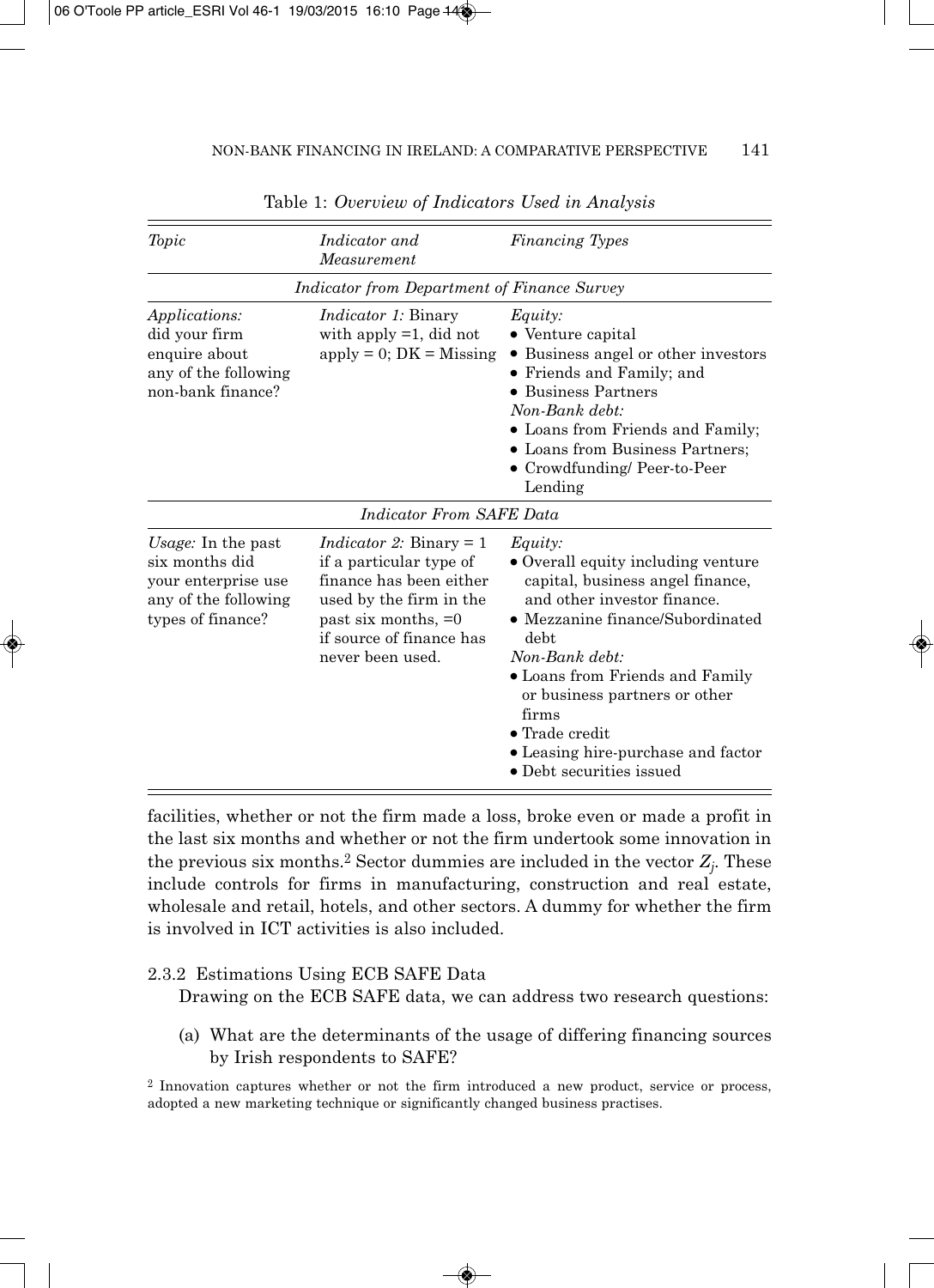(b) How do Irish firms differ from their European peers? Do these effects differ across firm age and size?

To answer question (a) above, we use a standard probit model, similar to that in Equation (1), with the usage indicators from Table 1 as the dependent variables. We firstly limit the sample to the Irish only group of enterprises and test the differences in the probability of whether or not a financing source is used as a function of a range of controls. The controls capture a range of aspects of borrower quality, borrower risk and structural characteristics of the firms such as age, ownership and sector.

More specifically, as controls, we include firm age (dummies for firm's age 0-5 years, 5-10 years and 10+ years), firm size (micro, small and medium as defined), controls for ownership (indicators for whether or not the firm is publicly listed, family-owned or entrepreneur-owned, a single ownership firm or other ownership), and whether or not the firm is a subsidiary.

In our regression framework it is important to control for the quality of the borrower and the financial conditions they face when evaluating their use of non-bank financing. In SAFE, the majority of variables are categorical and report whether a particular variable has (a) increased (b) unchanged (c) decreased.3 Including a large number of similar categorical variables may not be informative. Therefore, to capture the factors relating to borrower-specific trading risk, financial distress and the conditions attached to, and availability of, bank financing, we follow O'Toole (2015) and include four different variables. The first is an index of trading distress. This index uses categorical variables for turnover, labour cost, non-labour costs, profitability, profit margins and economic outlook and gives each a value of  $1, 0, \text{ or } -1$  depending on the category (1:increased, 0:unchanged, –1:decreased). These variables are then summed to an index which can range from  $-6$  (low risk) to 6 (high risk) as in O'Toole (2015).

The second index captures financial health or financial distress. Again it combines categorical variables on credit history, debt to asset ratios, own capital positions, financial costs, and corporate restructuring requirements, allocates a value of 1, 0, or  $-1$  and sums to an index valued  $-5$  (low risk) to 5 (high risk).

The final index captures changes to bank lending conditions. It combines, and allocates values as above, to the following variables: interest rates, noninterest costs, loan volume availability, maturity, collateral, other terms, and interest costs. The index runs from –7 (low risk) to 7 (high risk). Finally, we include a standard binary indicator for whether or not the firm is rejected

<sup>3</sup> An alternative categorisation used in SAFE is (a) improved (b) unchanged (c) deteriorated. This is also used in our research and coded  $(1, 0, -1)$ .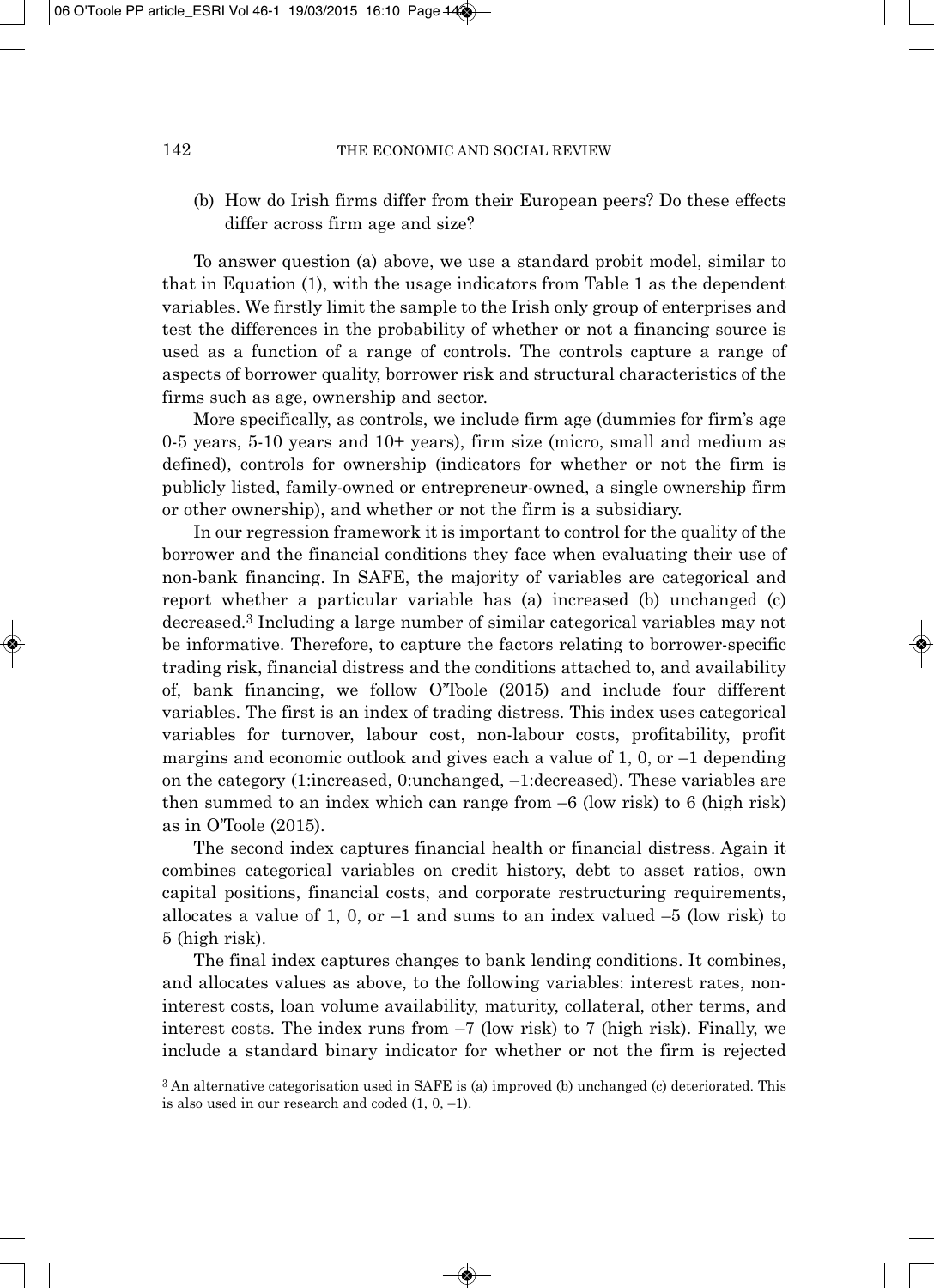bank finance as a credit constraint indicator. This is in line with Holton *et al*. (2014); O'Toole (2015) and Byiers *et al*. (2010).

The firm size, age, and ownership variables (vector  $X_{ii}$ ) and sectoral controls (*Z*) are included in a simple probit model along with the aforementioned indices and binary indicator for bank lending constraints (vector *H*).

$$
Pr(Use = 1) = \Phi(\beta X_{ij} + \alpha H_{ij} + \lambda Z_j + \varepsilon_{ij})
$$

To test the question (b) we re-estimate the probit model on the full sample of all countries including all the firm specific controls. We then include a dummy for Ireland as follows:

$$
Pr(Use = 1) = \Phi(\beta X_{ij} + \alpha H_{ij} + \lambda Z_j + \theta IRE + \varepsilon_{ij})
$$
\n(2)

The key parameter is  $\theta$  which estimates how different Irish firms are from all other countries in the sample once borrower characteristics are controlled for. To test whether or not these effects differ by size and age, the model is reestimated including interactions for age or size (vector *K* with the Ireland dummy):

$$
Pr(Use = 1) = \Phi(\beta X_{ij} + \alpha H_{ij} + \lambda Z_j + \theta IRE \cdot \omega K_{ij} + \lambda Z_j + \varepsilon_{ij})
$$
(3)

The marginal effects are calculated as standard in a probit model.

# 2.4 *Summary Statistics*

We now present summary statistics for each of the non-bank debt financing instruments. Where available, data will be presented across the range of indicators outlined above for each financing type. The data is split across different firm groups to explore the heterogeneity of non-bank financing usage. Each of the variables included in the regression are presented first to provide an overview of the sample in both surveys. Secondly we present the average level of each financing indicator for each of the firm characteristics.

Table 2 presents an overview of the observations by firm characteristics in the DoF survey. The total number of observations used in the sample from this survey is approximately 2,900. The majority of the enterprises (80 per cent) are over 10 years in operation. A further 14 per cent are aged 5 to 10 years, with the final 5 per cent being start-up firms of less than 5 years. Across firm size approximately 40 per cent are micro, 40 per cent small and the final 20 per cent medium-sized. Across industries, 13 per cent are manufacturing, 8 per cent are construction, 33 per cent wholesale/retail and the remainder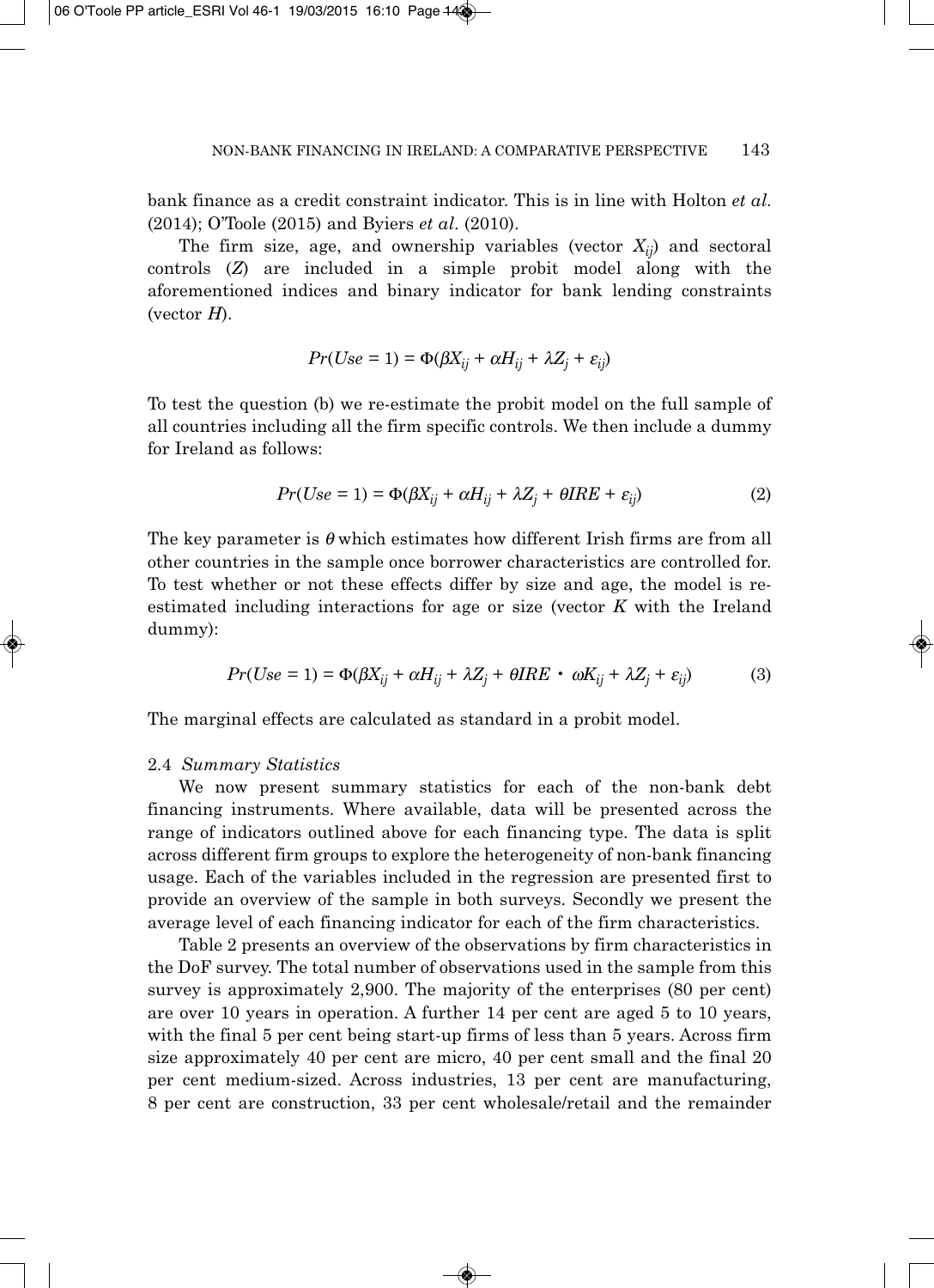classed as other. Less than 10 per cent of enterprises engage in ICT activities but over 50 per cent indicate they undertake some innovation. Less than 20 per cent of SMEs export. While just over 50 per cent of SMEs indicate that they make a profit, nearly 20 per cent are loss making. Our indicator of default indicates that nearly 7 per cent of enterprises default. While this appears low relative to other research modelling Irish SME default (Lawless and McCann, 2013; McCann and McIndoe-Calder, 2014) this is mainly driven the narrow definition of the data available to us for this research.

|                  | Frequency | Per Cent | Cumulative |
|------------------|-----------|----------|------------|
| Age < 5          | 165       | 5.50     | 5.50       |
| Age $5-10$       | 428       | 14.26    | 19.75      |
| Age $10 +$       | 2,409     | 80.25    | 100.00     |
| Micro            | 1,184     | 39.44    | 39.44      |
| Small            | 1,161     | 38.67    | 78.11      |
| Medium           | 657       | 21.89    | 100.00     |
| Manufacturing    | 383       | 12.76    | 12.76      |
| Construction     | 247       | 8.23     | 20.99      |
| Wholesale/Retail | 1,000     | 33.31    | 54.30      |
| Other            | 1,372     | 45.70    | 100.00     |
| Non-ICT          | 2,718     | 90.54    | 90.54      |
| <b>ICT</b>       | 284       | 9.46     | 100.00     |
| Non Innovator    | 1,426     | 47.50    | 47.50      |
| Innovator        | 1,576     | 52.50    | 100.00     |
| Non-Exporter     | 2,433     | 81.05    | 81.05      |
| Exporter         | 569       | 18.95    | 100.00     |
| No Default       | 2,807     | 93.50    | 93.50      |
| Default          | 195       | 6.50     | 100.00     |
| Made a loss      | 548       | 18.68    | 18.68      |
| Broke even       | 916       | 31.23    | 49.91      |
| Made a profit    | 1,469     | 50.09    | 100.00     |
| N                | 2,933     |          |            |

Table 2: *Split of Observations by Firm Characteristics – Department of Finance Survey*

The mean application rate for non-bank financing by type available in the DoF data is presented in Table 3. Application rates are highest for family loans at just over 5 per cent. It is highest for younger firms under 5 years at nearly 9 per cent and for micro firms. It also appears that applications for family loans are considerably higher for defaulters and loss making firms. This may suggest that firms in financial distress are turning to friends and family to support their enterprise. Loans from business partners have a 3 per cent overall application rate. The rates appear highest for young firms, innovative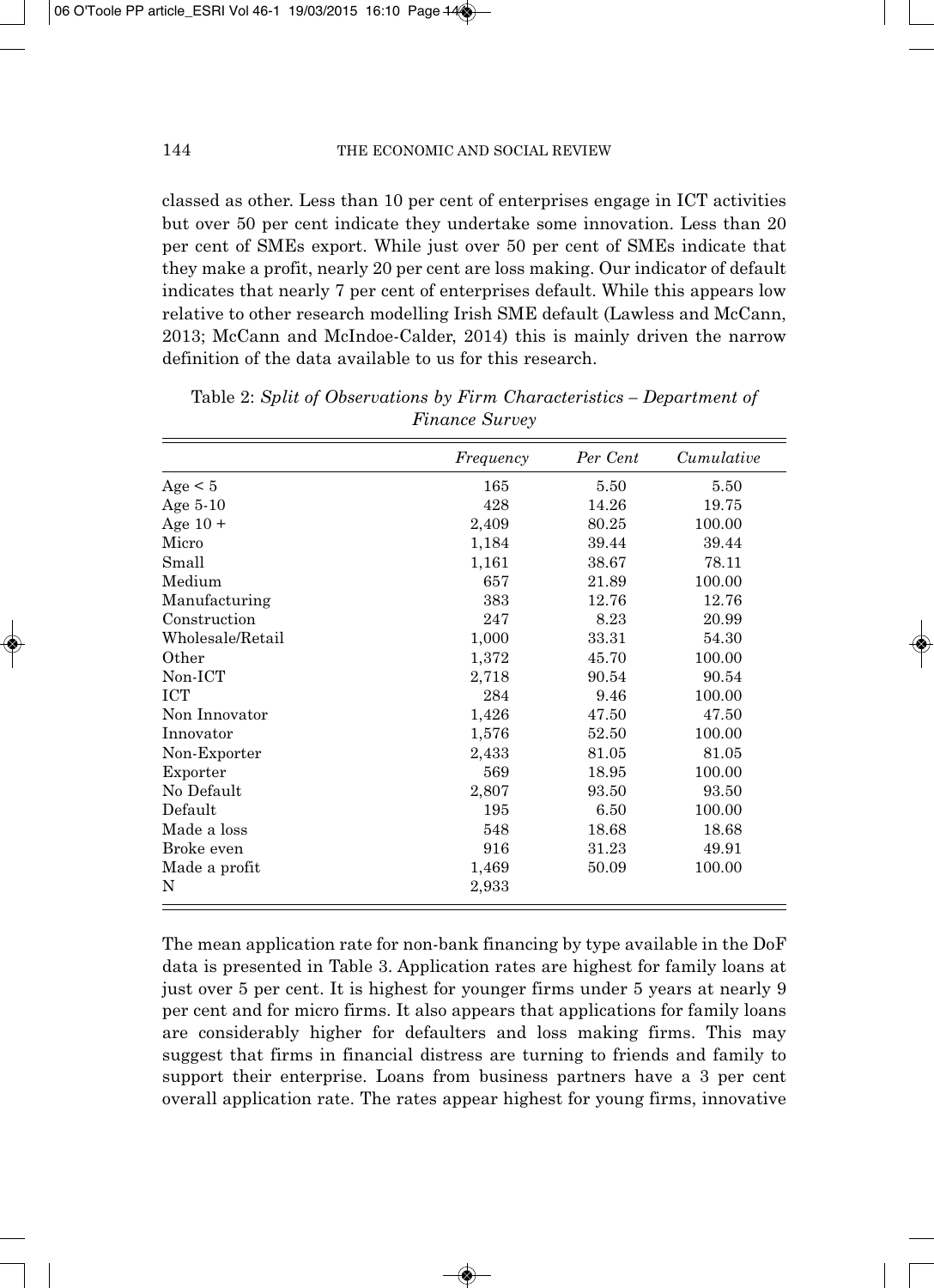firms and exporting firms. The application rate is also higher for loss making firms.

In relation to crowd funding and peer to peer lending the rate of applications is approximately 1 per cent. As this is a relatively new technology and type of financing, it is unsurprising that the percentage of enterprises applying for such funding is low. However, given the online nature of this lending mechanism there is potential scope for growth. The highest application rates for crowdfunding/peer-to-peer lending is for young firms (2 per cent), innovators (1.6 per cent) and for ICT firms (3.6 per cent).

A considerable policy focus in recent times has been on increasing the share of equity risk capital in Irish SMEs. In Table 3 we present data on applications for equity from informal sources such as family, friends, and more formal external investment through venture capital and business angels. Focusing first on applications for friends and family equity, the application rate is 1.6 per cent overall but is considerably higher for young firms (4 per cent). The application rates are also high for innovators, exporters, and for firms who made a loss or defaulted. Similar to loans from family and friends, this may also indicate that family/friends equity is used as a financial injection into enterprises facing trading challenges. Equity applications from business partners are also very high for young firms, exporters, innovators and ICT enterprises.

Two types of financing of particular interest to policymakers are venture capital and business angel finance. Internationally, these more formal external investment sources have been shown to provide important financing for firms at particular stages in their lifecycle (Berger and Udell, 1998). Additionally, the development of venture capital and angel financing have received considerable policy attention (Lawless *et al*., 2014).

In columns, (6) and (7) of Table 3, the average application rates for venture capital and angel financing are presented. On average approximately 1.3 per cent and 1.4 per cent of enterprises apply for these funding sources on a six monthly basis. The application rate is higher for young firms, innovative firms, exporters, and firms in ICT.

Turning to focus on the ECB/EC SAFE survey, Table 4 presents the descriptive statistics for the SAFE data. Data on a similar number of firms are available for Ireland for this sample: nearly 3,000 observations across the waves. Across sectors, 10 per cent of enterprises are in manufacturing, 21 per cent are in construction, and 38 per cent in the wholesale and retail trade. Across ownership, nearly 70 per cent of enterprises are family-owned or entrepreneur-owned. A further 4 per cent are listed companies. Single-owner enterprises make up 20 per cent of the total. Across the age structure of enterprises, 5 per cent are less than 5 years, a further 10 per cent are between 5 and 10 years and the remainder are over 5 years. On the size distribution,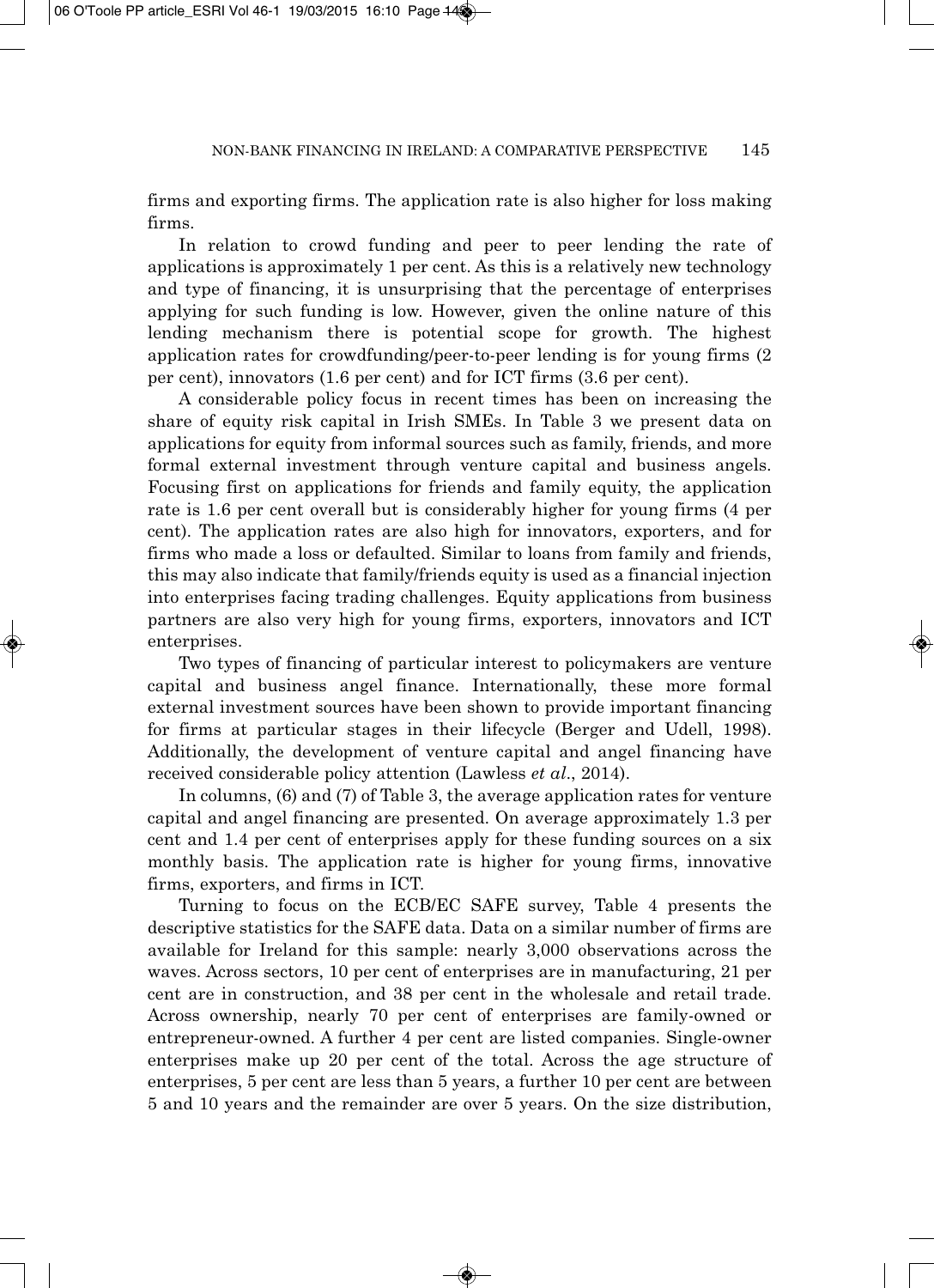|                  | Loans         | Loans<br>Family Business Funding Family Business Capital Angels Funding<br>Partners | Crowd         |               | Equity Equity Venture Business<br>Partners |               |               | Gov           |
|------------------|---------------|-------------------------------------------------------------------------------------|---------------|---------------|--------------------------------------------|---------------|---------------|---------------|
|                  | (1)           | (2)                                                                                 | (3)           | (4)           | (5)                                        | (6)           | (7)           | (8)           |
|                  | $\frac{0}{0}$ | $\frac{0}{0}$                                                                       | $\frac{0}{0}$ | $\frac{0}{0}$ | $\frac{0}{0}$                              | $\frac{0}{0}$ | $\frac{0}{0}$ | $\frac{0}{0}$ |
| Overall          | 5.3           | 2.9                                                                                 | 1.0           | 1.0           | 1.6                                        | 1.3           | 1.4           | 3.4           |
| Age < 5          | 8.9           | 10.9                                                                                | 2.0           | 4.0           | 7.9                                        | 2.0           | 4.0           | 5.9           |
| Age $5-10$       | 3.1           | 1.3                                                                                 | 0.4           | 0.4           | 1.3                                        | 1.3           | 0.9           | 4.5           |
| Age $10 +$       | 5.4           | 2.5                                                                                 | 1.0           | 0.8           | 1.1                                        | 1.4           | 1.3           | 3.5           |
| Micro            | 7.2           | 1.2                                                                                 | 0.7           | 0.9           | 0.9                                        | 0.5           | 0.7           | 2.0           |
| Small            | 4.5           | 4.0                                                                                 | 1.2           | 1.2           | 1.9                                        | 1.9           | 1.9           | 4.3           |
| Medium           | 3.3           | $4.2\,$                                                                             | 1.2           | 0.9           | 2.4                                        | 2.4           | 1.8           | 6.0           |
| Manufacturing    | 4.2           | 4.2                                                                                 | 1.0           | 0.5           | 2.6                                        | 2.1           | 2.6           | 8.3           |
| Construction     | 5.4           | 2.7                                                                                 | 0.9           | 0.9           | 0.9                                        | 1.8           | 0.9           | 2.7           |
| Wholesale/Retail | 5.3           | 3.4                                                                                 | 0.9           | 1.5           | 1.9                                        | 1.1           | 1.3           | 2.3           |
| Other            | 5.5           | 2.3                                                                                 | 1.1           | 0.8           | 1.2                                        | 1.5           | 1.2           | 3.7           |
| Non-ICT          | 5.1           | 2.9                                                                                 | 0.7           | 0.9           | 1.5                                        | 1.2           | $1.3\,$       | 3.7           |
| <b>ICT</b>       | 6.5           | 2.9                                                                                 | 3.6           | 2.2           | 2.9                                        | 4.3           | 2.2           | 4.3           |
| Non Innovator    | 3.0           | 1.1                                                                                 | 0.3           | 0.4           | 0.3                                        | 0.4           | 0.7           | 1.4           |
| Innovator        | 7.3           | 4.5                                                                                 | 1.6           | 1.5           | 2.8                                        | 2.4           | 2.0           | 5.9           |
| Non-Exporter     | 5.3           | 2.5                                                                                 | 0.9           | 0.8           | 1.2                                        | 1.1           | 1.1           | 2.3           |
| Exporter         | 4.9           | 4.9                                                                                 | 1.5           | 1.9           | 3.4                                        | 3.0           | 2.6           | 10.9          |
| No Default       | 4.0           | 2.9                                                                                 | 1.1           | 0.9           | 1.6                                        | 1.4           | 1.4           | 4.0           |
| Default          | 25.0          | 3.3                                                                                 | 0.0           | $\!3.3\!$     | 1.1                                        | 2.2           | 1.1           | 1.1           |
| Made a loss      | 10.4          | 6.0                                                                                 | 0.7           | 1.9           | 2.2                                        | 1.1           | 1.1           | 3.4           |
| Broke even       | 5.2           | 3.2                                                                                 | 0.9           | 1.4           | 1.6                                        | 0.9           | 1.4           | 3.6           |
| Made a profit    | 3.6           | 1.7                                                                                 | 1.2           | 0.5           | $1.5\,$                                    | 2.0           | $1.6\,$       | 4.1           |

Table 3: *Average Level of Applications for Non-Bank Financing by Firm Characteristics – Department of Finance Survey*

20 per cent are medium-sized, 40 per cent are small and 40 per cent are micro. Nearly 13 per cent of the enterprises are also subsidiary firms.

As noted above, from SAFE, we develop indicators which measure the usage of financing types by Irish enterprises. Table 5 below presents the mean values of each of these in a comparative context across groups of firms and enterprises.

Columns (1)-(4) present the four types of non-bank debt finance included in our analysis from SAFE. The source with the highest usage rate is trade credit at 74 per cent. Lawless *et al*. (2014, 2015) indicate that trade credit usage in Ireland is the highest in the Eurozone. The existing literature highlights the fact that bank and trade credit are well known substitutes (Casey and O'Toole, 2014) and this substitutability can increase following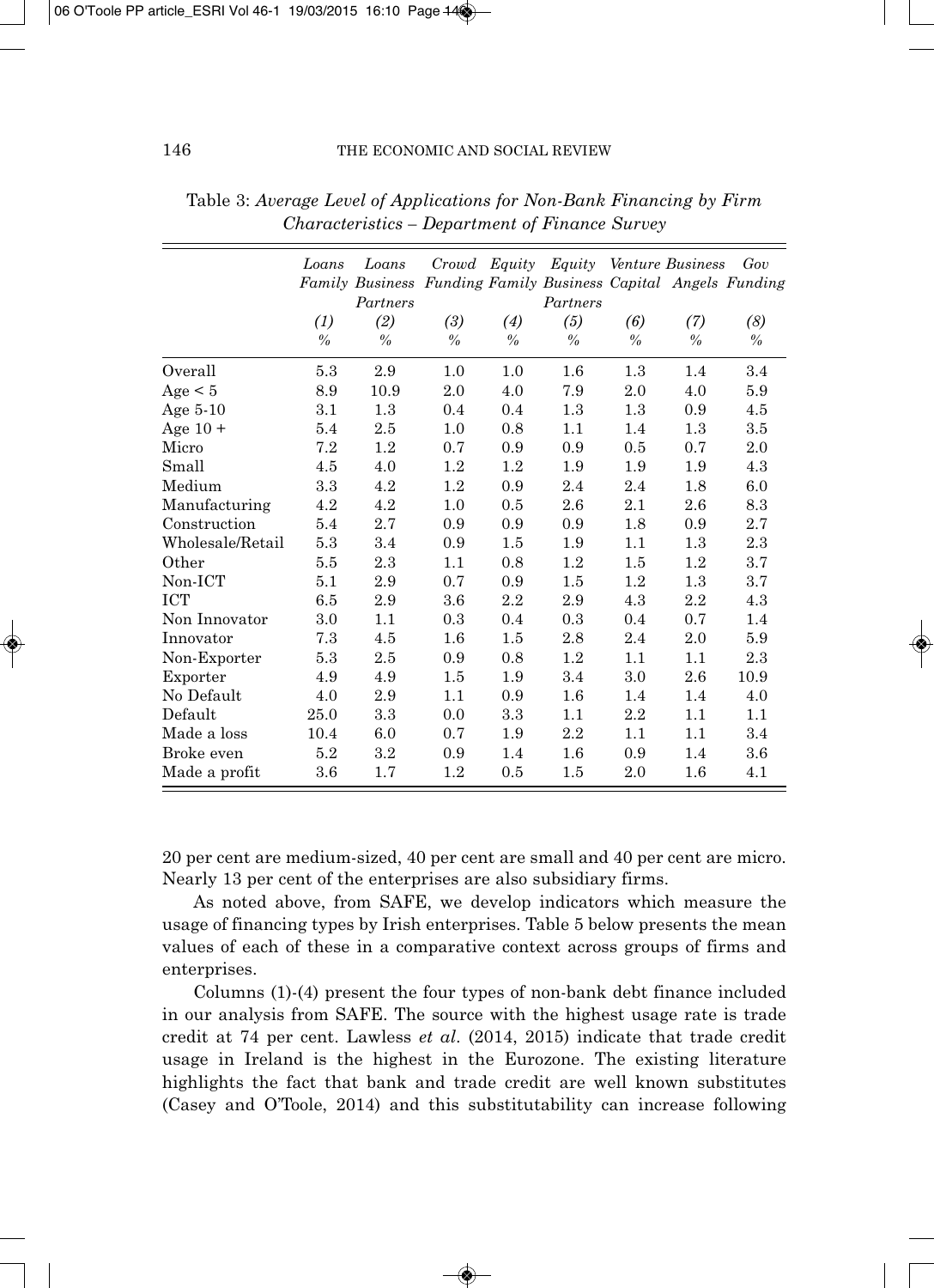| Variable               | Frequency | Per Cent | Cumulative |
|------------------------|-----------|----------|------------|
| Manufacturing          | 299       | 10.05    | 10.05      |
| Construction           | 632       | 21.25    | 31.3       |
| Trade                  | 1,132     | 38.06    | 69.37      |
| Other                  | 911       | 30.63    | 100        |
| Family or entrepreneur | 2,072     | 69.67    | 69.67      |
| Listed                 | 124       | 4.17     | 73.84      |
| Single owner           | 570       | 19.17    | 93.01      |
| Other                  | 208       | 6.99     | 100        |
| $\leq 5$ years         | 127       | 4.27     | 4.27       |
| 5-10 years             | 300       | 10.09    | 14.36      |
| $> 10$ years           | 2,547     | 85.64    | 100        |
| Medium                 | 558       | 18.76    | 18.76      |
| Small                  | 1,226     | 41.22    | 59.99      |
| Micro                  | 1,190     | 40.01    | 100        |
| No Subsidiary          | 2,593     | 87.19    | 87.19      |
| Subsidiary             | 381       | 12.81    | 100        |
| N                      | 2,974     |          |            |

Table 4: *Split of Observations by Firm Characteristics in SAFE*

financial crises (Love *et al*., 2007). In Ireland, these usage rates may be reflective of challenges in accessing traditional bank credit following the financial crisis. Across groups of enterprises and sectors, it appears that trade firms, older firms and medium-sized firms have the highest trade credit usage rates.

Factoring/hire-purchase/leasing is the second highest category of nonbank financing usage at 30 per cent of enterprises. It is unfortunate the survey does not distinguish between these types of financing as they are quite distinct. Their usage appears highest for listed enterprises, medium-sized enterprises and older SMEs. Other loans in SAFE include loans from friends and family and other companies (excluding trade credits). The overall usage rate is 18 per cent. It is the closest category to loans from friends and family and loans from business partners that we observe in the Department of Finance survey. It may also be the case that intercompany loans are included in this category as the usage rate amongst subsidiaries is relatively high.

The source with the lowest usage rate is issued debt at 3 per cent of enterprises. In the context of the recent proposals to develop a mini-bond market in Ireland this is an important statistic. It appears the usage rates are greater for firms aged 5 to 10, and medium-sized SMEs.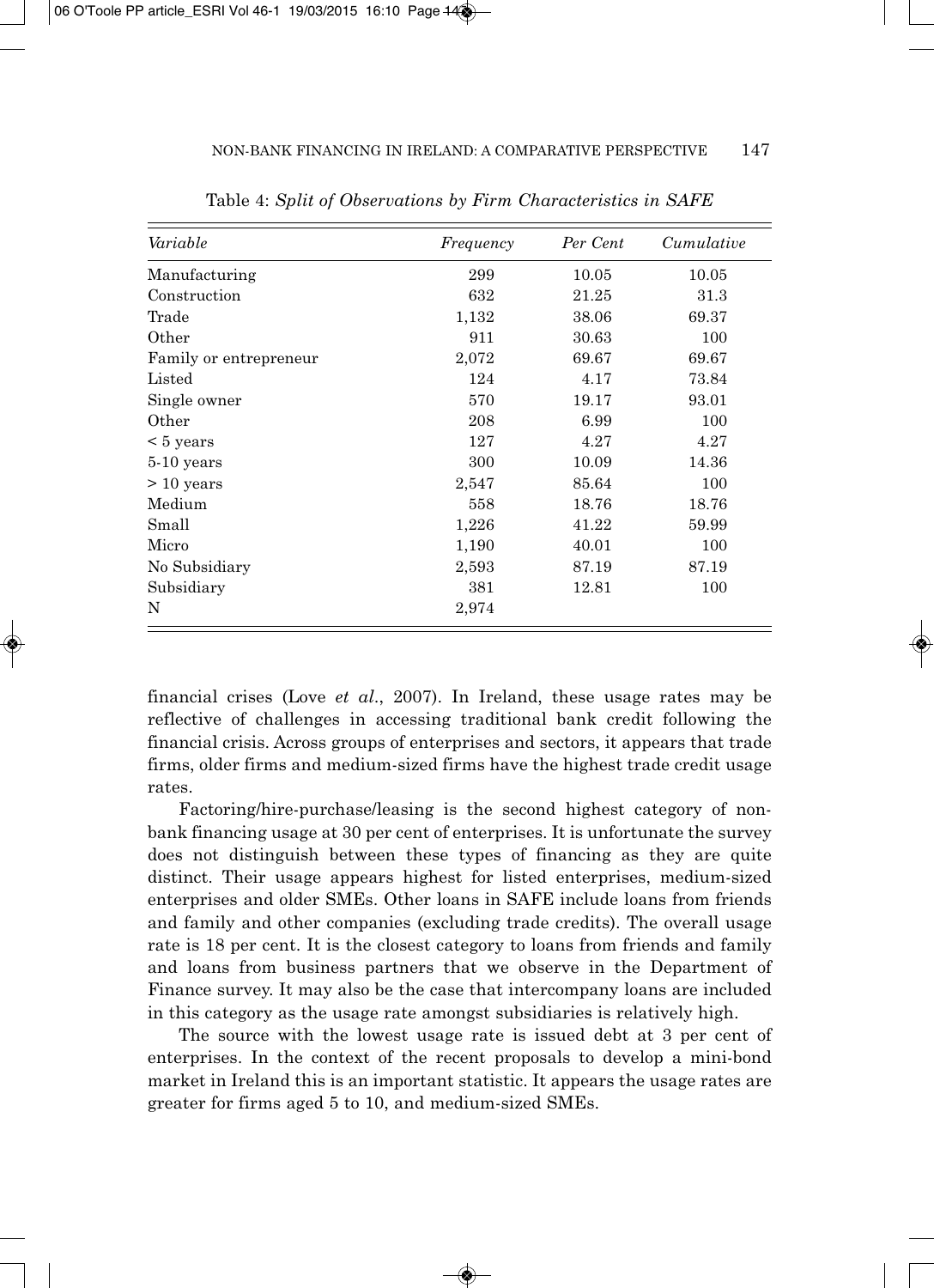|                     | Issued<br>Debt | Trade<br>Credit | <i>Other</i><br>Loans |                   |               | F/Hp/L Equity Mezzaine Grants |               |
|---------------------|----------------|-----------------|-----------------------|-------------------|---------------|-------------------------------|---------------|
|                     | (1)            | (2)             | (3)                   | $\left( 4\right)$ | (5)           | (6)                           | (7)           |
|                     | $\frac{0}{0}$  | $\frac{0}{0}$   | $\frac{0}{0}$         | $\frac{0}{0}$     | $\frac{0}{0}$ | $\frac{0}{0}$                 | $\frac{0}{0}$ |
| Overall             | 3              | 74              | 18                    | 30                | 9             | $\overline{2}$                | 13            |
| Manufacturing       | $\overline{2}$ | 74              | 22                    | 31                | 11            | $\overline{2}$                | 12            |
| Construction        | 4              | 73              | 16                    | 33                | 9             | $\overline{2}$                | 23            |
| Trade               | 3              | 83              | 16                    | 26                | 7             | $\overline{2}$                | 9             |
| Other               | 4              | 64              | 19                    | 32                | 10            | $\overline{2}$                | 11            |
| Family/Entrepreneur | 4              | 76              | 18                    | 30                | 9             | $\overline{2}$                | 13            |
| Listed              | 3              | 68              | 23                    | 49                | 10            | $\overline{2}$                | 14            |
| Single Owner        | 3              | 69              | 15                    | 20                | 7             | 1                             | 9             |
| Own Other           | 3              | 68              | 23                    | 39                | 11            | 4                             | 20            |
| $< 5$ Years         | $\overline{2}$ | 72              | 23                    | 22                | 16            | $\overline{2}$                | 11            |
| 5-10 Years          | 5              | 70              | 23                    | 28                | 11            | $\overline{2}$                | 13            |
| $10 + Years$        | 3              | 75              | 17                    | 30                | 8             | $\overline{2}$                | 13            |
| Medium              | 5              | 78              | 25                    | 46                | 12            | 4                             | 22            |
| Small               | 4              | 75              | 18                    | 36                | 9             | $\overline{2}$                | 13            |
| Micro               | 3              | 71              | 14                    | 16                | 7             | 1                             | 8             |
| Non-Subsidiary      | 3              | 74              | 17                    | 30                | 9             | $\overline{2}$                | 12            |
| Subsidiary          | 4              | 72              | 25                    | 32                | 8             | $\overline{2}$                | 15            |

Table 5: *Overview of Financing Types Used by Irish Enterprises*

*Note:* Values are means.

## III EMPIRICAL RESULTS

This section presents the results of our formal econometric analysis. We first present the results for our evaluation of the Department of Finance data on applications for non-bank financing, across all financing types. Second, we estimate the determinants of the usage of non-bank financing using SAFE data for Irish firms. Finally, we test whether Irish firms are different from a selection of EU countries. The models presented in this section provide robust partial correlations and should not necessarily be seen as causal findings.

## 3.1 *Determinants of Demand for Non-Bank Finance*

In Table 6, we present the determinants of non-bank financing for Irish SMEs. The model is estimated using a standard probit approach with robust standard errors. In all cases, the omitted categories for the groups are: older firms >10 years, medium-size enterprises, manufacturing sector, non-ICT firms, non-innovators, non-exporters, non-defaulters and loss making firms.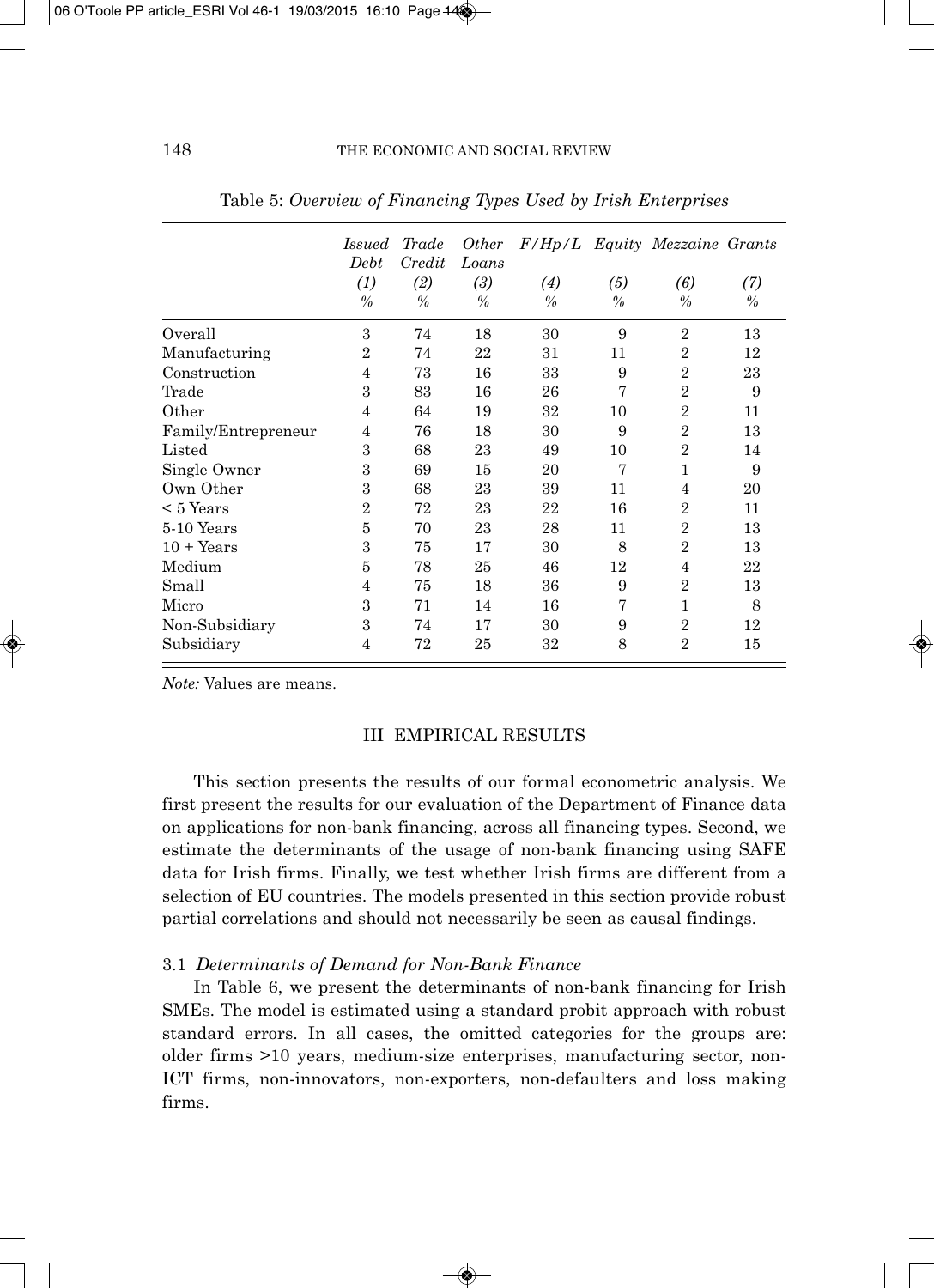Focusing first on debt financing, in column (1) the estimates for loans from friends and family are presented. The results indicate that micro-sized enterprises are nearly 3 per cent more likely to apply for family loans. Innovative enterprises are also over 4 per cent more likely to apply for family loans. Interestingly, enterprises who default are over 16 per cent more likely to apply for loans from family or friends. Firms who break even or make a profit are both also circa 5 per cent less likely to apply for loans from family and friends relative to loss making firms. These findings point to a dynamic whereby enterprises in financial distress are turning to informal sources of capital to provide funding support. While this may be understandable, in the long run this may not realise the most efficient allocation of capital for these enterprises or their household funders.

For loans from business partners, we find that young firms are 8 per cent more likely to apply for these loans while micro firms are less likely. Again we also find that SMEs who break even or make a profit are less likely to apply relative to loss making firms. These findings again indicate that business partners may provide financing capital during periods of heightened financial distress for the enterprise. The findings also indicate that business partner finance is demanded more by start-ups. The final lending type we evaluate is crowdfunding/peer-to-peer financing. We find that this type of credit is more likely to be used by innovative firms and firms in the ICT sector. It is also less likely to be used by firms aged 5-10 than older enterprises.

Moving to the different types of equity financing, in column (4) we model the determinants of applications for venture capital. As expected, applications for venture equity are higher for ICT enterprises and for firms who undertake innovation. This finding is in line with the international and national focus of venture companies on high-tech firms. We also find that venture capital applications are lower for micro-sized enterprises than medium-sized firms. In column (5) the results of the modelling for angel financing are presented. The findings are generally similar to those for venture capital: application rates higher for innovative and ICT firms. However, we also find that angel financing is more likely to be demanded by start-ups which is in line with the international literature (Berger and Udell, 1998).

The final two equity sources are friends and family and business partners. For equity from friends and family, we find start ups (less than 5 years) are more likely to use this source as are enterprises in the wholesale and retail trade and innovative enterprises. Profit making enterprises are less likely to apply for equity financing from friends and family. This finding may be a classic case of enterprises turning to insiders with lower information barriers when cash flows and profitability declines and market financers are unwilling to provide equity. Equity from business partners is higher for young firms,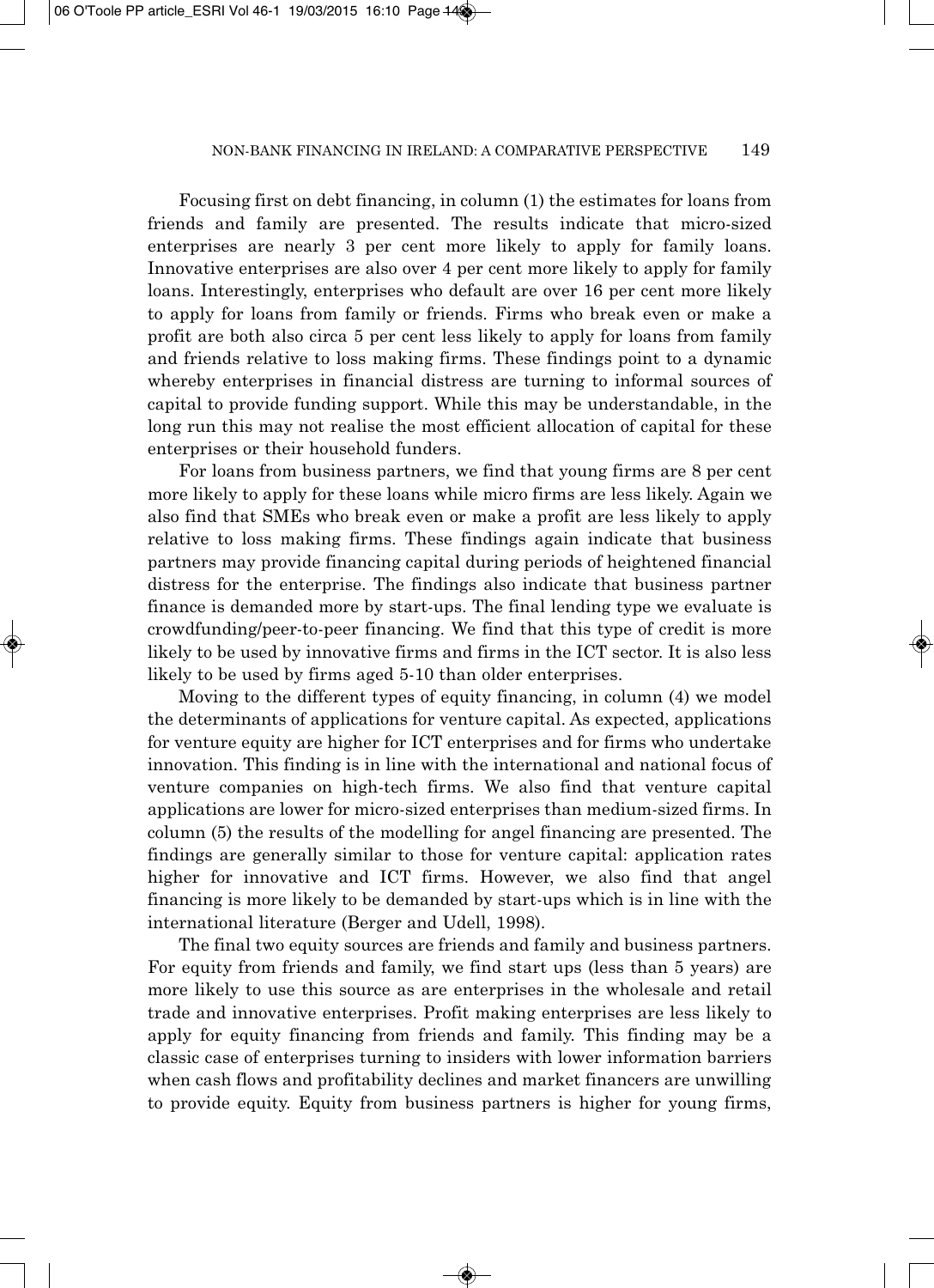medium-sized enterprises, and innovative enterprises. Applications for government financing support are higher for medium-sized enterprises, innovative firms, exporters, and enterprises who do not default.

In summary, we find that loans from friends and family are particularly important for micro enterprises, and enterprises displaying signs of financial distress (default and loss making). Loans from business partners are important for young firms and non-profit making enterprises. We find that applications for crowdfunding are higher for ICT enterprises. Focusing on equity, applications for angel finance, friends and family and business partner equity are higher for young enterprises. Venture capital and angel applications are also higher for ICT and innovative enterprises. In fact, the application rate for all non-bank financing types is statistically higher for innovative enterprises.

#### 3.2 *Determinants of Usage of Non-Bank Finance*

In this section, we present the results of our analysis of non-bank usage rates from SAFE. In the discussion below, if a variable is commented, it will be associated with a statistically significant finding in the results table. In columns (1)-(4) of Table 7 the estimates for non-bank debt instruments are presented. For issued debt, there does not appear to be a great degree of statistically significant variation in the data. We do find that usage of issued debt is positively correlated with enterprises that are rejected bank credit and also enterprises whose bank lending conditions have been tightened. This may suggest substitution between formal issued debt and bank debt for the small group of enterprises who use this type.

In relation to the usage of trade credit, usage is highest amongst wholesale and retail enterprises. These firms are nearly 9 per cent more likely to use trade credit than manufacturing SMEs. Usage also falls with enterprise size. Micro firms are 12 per cent less likely to use trade credit relative to medium sized enterprises while small firms are 5 per cent less likely. Both results are statistically significant. Interestingly, we do not find evidence of correlation between bank lending constrained enterprises and trade credit usage as could be expected following the existing literature. However, give these results are cross-sectional and no panel element is available, further work is required to identify whether or not this is the case.

For other loans, we find that usage rates are higher in manufacturing than all other sectors. We find that usage falls with firm size but is higher for firms aged 5-10 than older enterprises. Firms in financial distress are less likely to use other loans. Enterprises that are rejected bank credit are more likely to apply for other loans. This finding is in line with Casey and O'Toole (2014) and is suggestive of substitution between bank credit and informal and other company lending.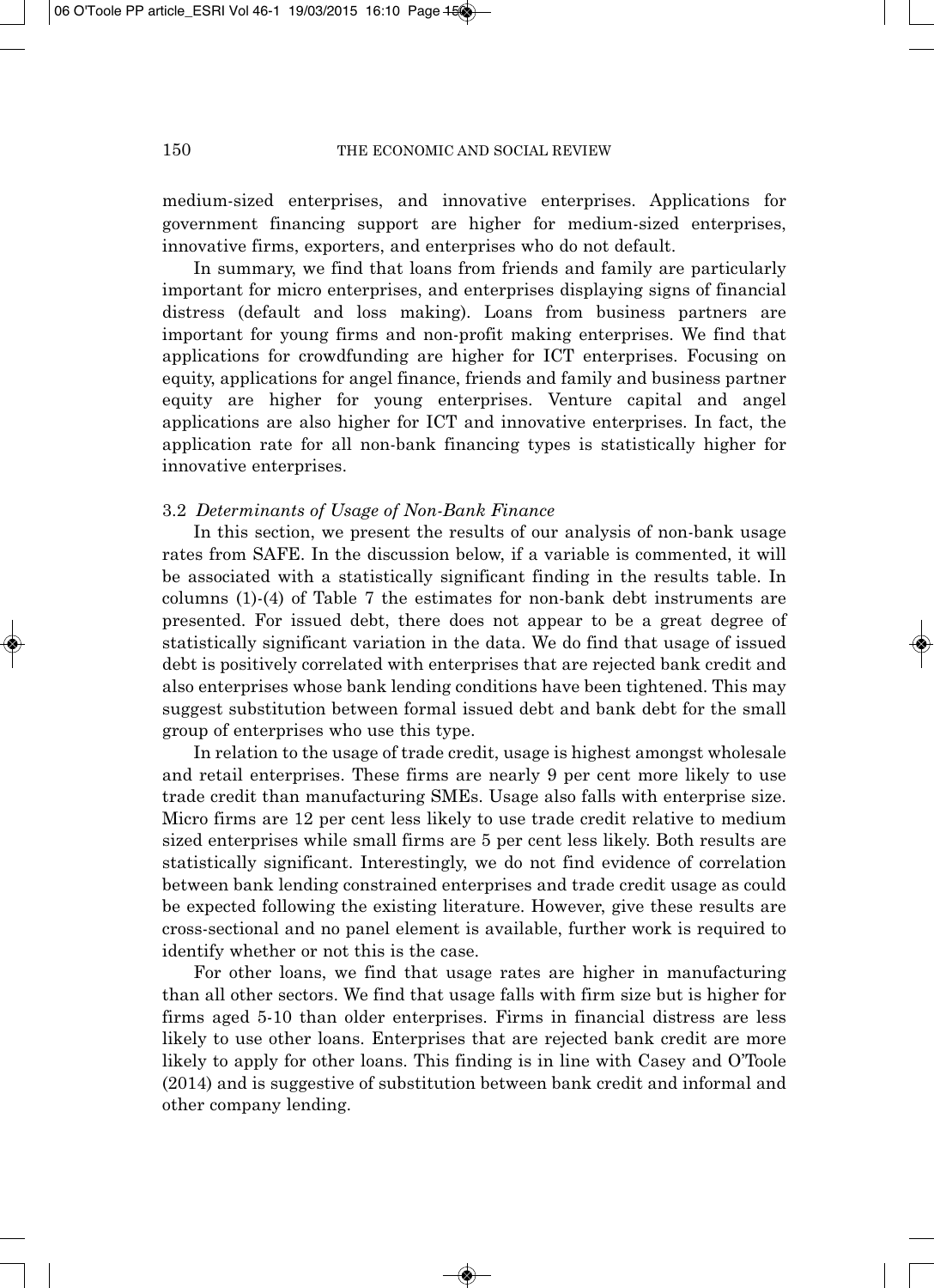| $\tilde{\phantom{a}}$                                |
|------------------------------------------------------|
|                                                      |
| J<br>i                                               |
| I                                                    |
|                                                      |
|                                                      |
| I<br>C<br>医胃炎 医胃炎 医胃炎                                |
| i                                                    |
| I                                                    |
| ļ                                                    |
|                                                      |
|                                                      |
| ſ                                                    |
|                                                      |
| $\overline{a}$<br>l<br>l<br>ĺ<br>$\overline{a}$<br>I |

|                                                                                                                                                                                                                                             |                                                                                         | Debt Financing           |                                                 |                                   |                                                                                    | $Equity\,Financing$                                        |                                                                      | <b>State</b>                                   |
|---------------------------------------------------------------------------------------------------------------------------------------------------------------------------------------------------------------------------------------------|-----------------------------------------------------------------------------------------|--------------------------|-------------------------------------------------|-----------------------------------|------------------------------------------------------------------------------------|------------------------------------------------------------|----------------------------------------------------------------------|------------------------------------------------|
|                                                                                                                                                                                                                                             | Loan<br>Family                                                                          | Loan Business<br>Partner | Funding<br>Crowd                                | $\ell$ ntur $\epsilon$<br>Capitai | Bussness<br>Angel                                                                  | $Fami\gamma$<br>Equity                                     | Equity Business<br>Partner                                           | Gov                                            |
|                                                                                                                                                                                                                                             | $\mathcal{L}$                                                                           | $\mathcal{Q}$            | ල                                               | $\bigcirc$                        | $\widetilde{\omega}$                                                               | $\circledast$                                              | $\mathcal{L}$                                                        | $\circledast$                                  |
| ĩО<br>Age $<$                                                                                                                                                                                                                               | 0.026                                                                                   | $0.080**$                | 0.005                                           | 0.017                             | $0.025*$                                                                           | $0.033*$                                                   | $0.067**$                                                            | 0.019                                          |
|                                                                                                                                                                                                                                             | (0.025)                                                                                 | (0.029)                  | (0.011)                                         | (0.013)                           | (0.015)                                                                            | (0.018)                                                    | (0.026)                                                              | (0.017)                                        |
| Age 5-10                                                                                                                                                                                                                                    | $-0.022$                                                                                | $-0.006$                 | $-0.007*$                                       | 0.006                             | $-0.002$                                                                           | $-0.002$                                                   | 0.005                                                                | 0.012                                          |
|                                                                                                                                                                                                                                             | (0.013)                                                                                 | (0.011)                  | (0.004)                                         | (0.007)                           | (0.005)                                                                            | (0.006)                                                    | (0.009)                                                              | (0.011)                                        |
| Micro                                                                                                                                                                                                                                       | $0.028*$                                                                                | $-0.042*$                | $-0.003$                                        | $-0.018**$                        | $-0.019**$                                                                         | $-0.007$                                                   | $-0.022*$                                                            | $-0.017*$                                      |
| Small                                                                                                                                                                                                                                       | $\begin{array}{c} (0.015)\\ 0.007\\ 0.0014\\ 0.014\\ 0.025\\ 0.015\\ 0.015 \end{array}$ | (0.014)<br>$-0.015$      | (0.007)<br>0.000                                | (0.006)<br>$-0.009$               | $\begin{array}{c} (0.007) \\ (0.007) \\ (0.007) \\ (0.001) \\ (0.008) \end{array}$ | (0.007)<br>$-0.001$                                        | (0.010)<br>$-0.011$                                                  | $(0.009)$<br>$-0.008$<br>$(0.009)$<br>$-0.007$ |
|                                                                                                                                                                                                                                             |                                                                                         | (0.014)                  |                                                 |                                   |                                                                                    |                                                            |                                                                      |                                                |
| Construction                                                                                                                                                                                                                                |                                                                                         | $-0.006$                 | $\begin{array}{c} (0.007) \\ 0.005 \end{array}$ | (0.007)                           |                                                                                    | $\begin{array}{c} (0.008) \\ 0.008 \\ (0.010) \end{array}$ | $(0.011)$<br>$-0.006$                                                |                                                |
|                                                                                                                                                                                                                                             |                                                                                         | (0.017)                  | (0.014)                                         | (0.010)                           |                                                                                    |                                                            |                                                                      | $(0.015)$<br>-0.015                            |
| Wholesale and Retai                                                                                                                                                                                                                         |                                                                                         | 0.014                    | $-0.000$                                        | $-0.004$                          | 0.004                                                                              | $0.014**$                                                  |                                                                      |                                                |
|                                                                                                                                                                                                                                             | (0.017)                                                                                 | (0.013)                  | (0.007)                                         | (0.007)                           | (0.006)                                                                            | (0.006)                                                    | $\begin{array}{c} (0.013) \\ 0.005 \\ (0.010) \\ -0.005 \end{array}$ | (0.010)                                        |
| Other                                                                                                                                                                                                                                       | 0.016                                                                                   | $-0.002$                 | 0.003                                           | $-0.002$                          | 0.004                                                                              | 0.007                                                      |                                                                      | 0.000                                          |
|                                                                                                                                                                                                                                             | (0.017)                                                                                 | (0.011)                  | (0.007)                                         | (0.007)                           | (0.006)                                                                            | (0.005)                                                    | (0.009)                                                              | (0.010)                                        |
| ICT                                                                                                                                                                                                                                         | 0.022                                                                                   | $-0.002$                 | $0.026*$                                        | $0.034***$                        | $0.029**$                                                                          | 0.011                                                      | 0.012                                                                | $-0.001$                                       |
|                                                                                                                                                                                                                                             | (0.023)                                                                                 | (0.013)                  | (0.014)                                         | (0.011)                           | (0.010)                                                                            | (0.011)                                                    | (0.013)                                                              | (0.010)                                        |
| Innovation                                                                                                                                                                                                                                  | $0.042**$                                                                               | $0.026**$                | $0.013**$                                       | $0.012***$                        | $0.011***$                                                                         | $0.009**$                                                  | $0.020**$                                                            | $0.033***$                                     |
|                                                                                                                                                                                                                                             | (0.011)                                                                                 | (0.008)                  | (0.005)                                         | (0.004)                           | (0.004)                                                                            | (0.004)                                                    | (0.006)                                                              | (0.006)                                        |
| Exporter                                                                                                                                                                                                                                    | 0.001                                                                                   | 0.018                    | 0.002                                           | 0.007                             | $\begin{array}{c} 0.011 \\ (0.007) \end{array}$                                    | 0.015                                                      | $\frac{0.012}{(0.009)}$                                              | $0.056***$                                     |
|                                                                                                                                                                                                                                             | (0.017)                                                                                 | (0.013)                  | (0.007)                                         | (0.006)                           |                                                                                    | $\begin{array}{c} (0.011) \\ 0.025 \end{array}$            |                                                                      | (0.012)                                        |
| Default                                                                                                                                                                                                                                     | $0.163***$                                                                              | $0.001\,$                |                                                 | 0.018                             | 0.021                                                                              |                                                            | $-0.000$                                                             | $-0.026***$                                    |
|                                                                                                                                                                                                                                             | (0.042)                                                                                 | (0.019)                  |                                                 | (0.014)                           | (0.015)                                                                            | (0.019)                                                    | (0.016)                                                              | (0.008)                                        |
| Breakeven                                                                                                                                                                                                                                   | $-0.042**$                                                                              | $-0.035*$                | 0.001                                           | 0.001                             | 0.009                                                                              | $-0.006$                                                   | $-0.011$                                                             | 0.002                                          |
|                                                                                                                                                                                                                                             | (0.019)                                                                                 | (0.018)                  | (0.007)                                         | (0.006)                           | (0.006)                                                                            | (0.010)                                                    | (0.011)                                                              | (0.011)                                        |
| Profitable                                                                                                                                                                                                                                  | $-0.050***$                                                                             | $-0.054***$              | 0.003                                           | 0.003                             | 0.003                                                                              | $-0.015*$                                                  | $-0.014$                                                             | $-0.009$                                       |
|                                                                                                                                                                                                                                             | (0.018)                                                                                 | (0.016)                  | (0.007)                                         | (0.005)                           | (0.005)                                                                            | (0.009)                                                    | (0.010)                                                              | (0.009)                                        |
| Z                                                                                                                                                                                                                                           | 1,467                                                                                   | 1,467                    | 1,467                                           | 2,933                             | 2,933                                                                              | 1,467                                                      | 1,467                                                                | 2,933                                          |
| Notes: Standard errors robust to heteroskedasticity. Omitted categories are older firms $> 10$ years, Medium-size enterprises,<br>manufacturing sector, Non ICT firms, non-innovators, non-exporters, non-defaulters and loss making firms. |                                                                                         |                          |                                                 |                                   |                                                                                    |                                                            |                                                                      |                                                |

NON-BANK FINANCING IN IRELAND: A COMPARATIVE PERSPECTIVE 151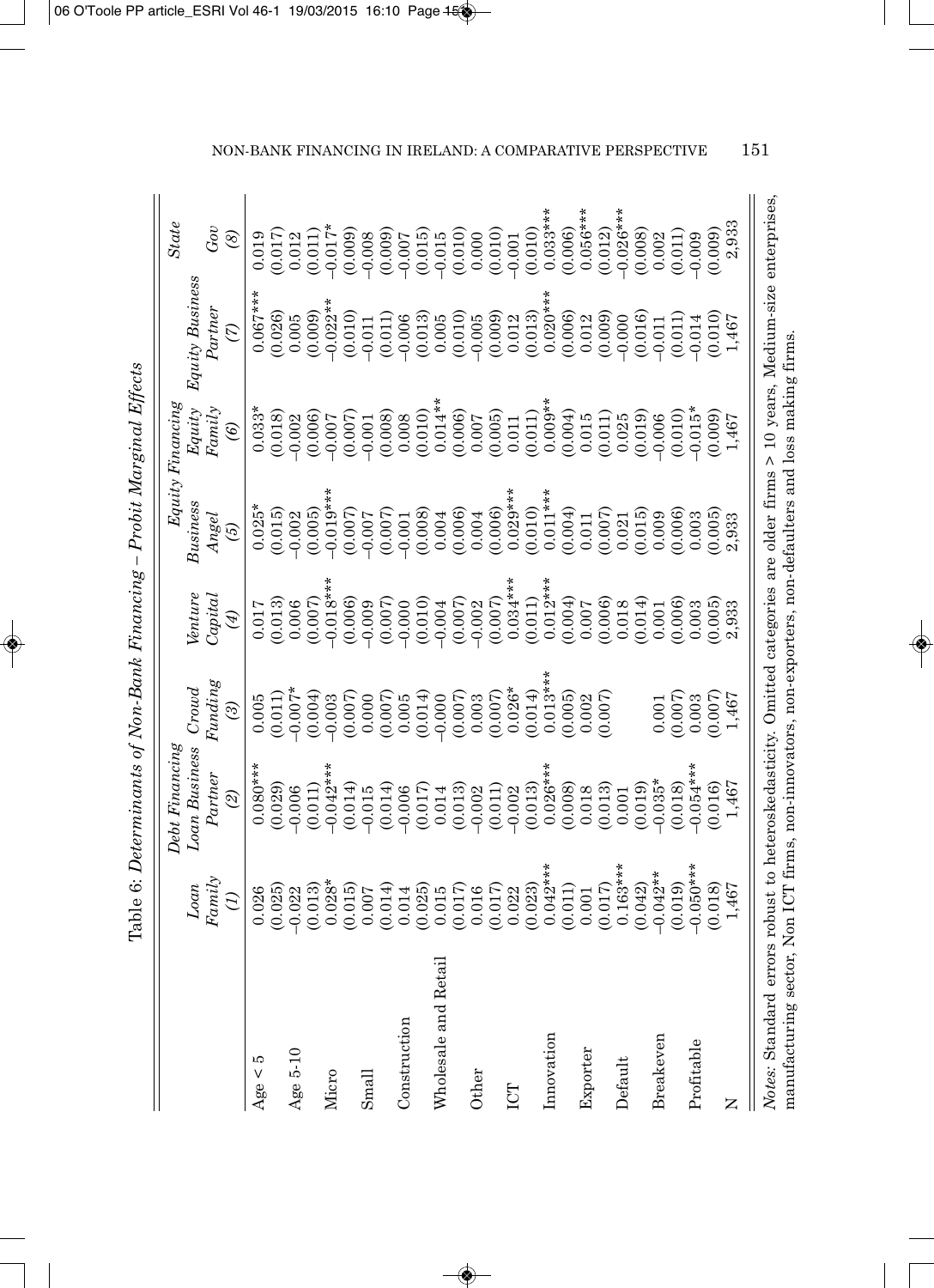In relation to leasing/hire-purchase/factoring, this type of financing is more likely to be used by manufacturing enterprises than wholesale and retail SMEs. The likelihood of usage is also statistically higher for listed companies. Start-ups have a lower usage rate of this type of financing as do micro firms. In fact micro-sized enterprises are nearly 24 per cent less likely to use these instruments relative to medium-sized enterprises. Leasing/hire-purchase/ factoring usage decreases with financial distress but is higher for enterprises as bank lending conditions tighten.

Columns (5) and (6) present the results for equity financing and mezzanine financing (quasi-equity). For equity we find the usage is lower in wholesale and retail than in manufacturing. It is also higher for start ups: enterprises under 5 years in operation are 8 per cent more likely to use equity relative to older SMEs (>10 years). However, micro-sized enterprises are nearly 5 per cent less likely to use equity relative to medium-sized firms. Subsidiaries also are less likely to use equity. There appears to be some evidence of bank credit – equity substitution as enterprises that use equity display a positive correlation with tightening lending standards on their bank facilities. For mezzanine financing, usage of this type of credit is lower for young enterprises and the usage rates also fall with firm size.

In summary, our main findings from the analysis are as follows: we find a positive correlation between using issued debt and enterprises either being bank lending constrained or facing tighter lending conditions on their existing banking facilities. We find trade credit usage is highest in the wholesale and retail sector and increases as firm size increase. We do not find any evidence of bank credit-trade credit substitution. Other loans are more likely to be used by manufacturing enterprises, larger SMEs and enterprises that face bank credit constraints. Leasing/hire purchase/factoring are used less in wholesale and retail than manufacturing, more likely to be used by listed enterprises, or bank credit constrained enterprises. It is much less likely to be used by young enterprises or micro firms or firms in financial distress. Equity is more likely to be used by young enterprises, manufacturing SMEs, and enterprises whose bank lending conditions have tightened. Subsidiaries are less likely to use equity. Mezzanine finance is used less by younger, smaller enterprises.

# 3.3 *Is Ireland Different?*

The final section in our analysis addresses the research question on whether or not the usage of non-bank financing in Ireland is different to other European countries. The econometric approach takes the model presented above for Ireland and re-estimates the equations for a sample of European countries including the borrower specific controls and a dummy for Ireland. By focusing on the country dummy, the methodology asks the following: how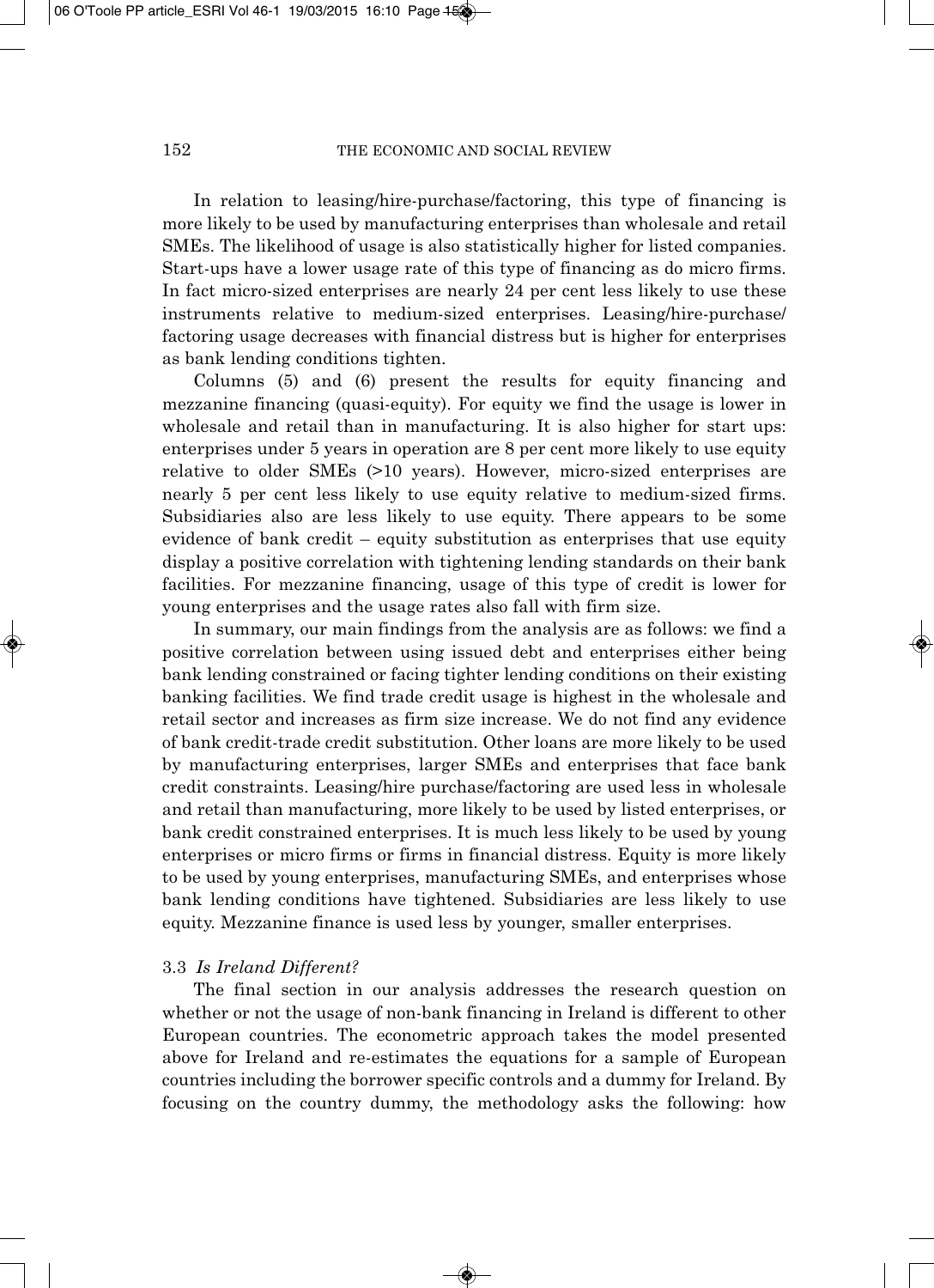| ר היא רא היה ה<br>i<br>í                                       |
|----------------------------------------------------------------|
| $\frac{1}{3}$<br>ľ<br>į<br>Ĕ<br>;<br>l                         |
| <br> <br> <br> <br> <br>ļ<br>J<br>i                            |
| $\tilde{\circ}$                                                |
| ヘキタブ クーラン                                                      |
| J<br>$\mathfrak{c}$<br>Ì<br>T <sub>c</sub> h <sub>1</sub><br>3 |

|                                                     |             | Debt Financing |             |             |                      | $Equity \, Finance$ |             |
|-----------------------------------------------------|-------------|----------------|-------------|-------------|----------------------|---------------------|-------------|
|                                                     | Issued Debt | Trade Credit   | Other Loans | F/Hp/L      | Equity               | Mezzanine           | Grants      |
|                                                     |             | $\odot$        | 3           | $\bigcirc$  | $\widetilde{\omega}$ | $\widehat{e}$       | E           |
| Construction                                        | 0.005       | $-0.027$       | $-0.096***$ | $-0.053$    | $-0.029$             | $-0.000$            | $0.083***$  |
|                                                     | (0.021)     | (0.036)        | (0.033)     | (0.036)     | (0.026)              | (0.013)             | (0.031)     |
| Wholesale and Retail                                | $-0.013$    | $0.088***$     | $-0.077**$  | $-0.058*$   | $-0.049**$           | $-0.001$            | $-0.049*$   |
|                                                     | (0.019)     | (0.032)        | (0.031)     | (0.034)     | (0.024)              | (0.012)             | (0.027)     |
| Other                                               | $-0.005$    | $-0.106***$    | $-0.062*$   | $-0.027$    | $-0.023$             | 0.001               | $-0.038$    |
|                                                     | (0.019)     | (0.034)        | (0.032)     | (0.035)     | (0.025)              | (0.012)             | (0.028)     |
| Publicly listed                                     | 0.012       | $-0.082$       | $-0.037$    | $0.098*$    | 0.022                | 0.010               | 0.022       |
|                                                     | (0.027)     | (0.060)        | (0.040)     | (0.057)     | (0.040)              | (0.018)             | (0.045)     |
| Single Owner                                        | $-0.001$    | $-0.036$       | $-0.028$    | $-0.069**$  | 0.007                | $-0.004$            | $-0.033*$   |
|                                                     | (0.011)     | (0.028)        | (0.023)     | (0.027)     | (0.019)              | (0.008)             | (0.017)     |
| Other                                               | $-0.023**$  | $-0.061$       | 0.013       | $-0.046$    | 0.007                | 0.021               | 0.010       |
|                                                     | (0.010)     | (0.045)        | (0.037)     | (0.040)     | (0.027)              | (0.016)             | (0.029)     |
| ГO<br>Young $<$                                     | $-0.017$    | 0.014          | 0.043       | $-0.092*$   | $0.079*$             | $-0.016**$          | $-0.039$    |
|                                                     | (0.016)     | (0.049)        | (0.047)     | (0.049)     | (0.044)              | (0.008)             | (0.025)     |
| Developing (5-10)                                   | $-0.006$    | $-0.026$       | $0.053*$    | 0.018       | 0.037                | $-0.002$            | 0.017       |
|                                                     | (0.011)     | (0.035)        | (0.032)     | (0.035)     | (0.025)              | (0.011)             | (0.025)     |
| Small                                               | 0.005       | $-0.051*$      | $-0.068**$  | $-0.042$    | $-0.031$             | $-0.023**$          | $-0.028$    |
|                                                     | (0.011)     | (0.028)        | (0.027)     | (0.031)     | (0.020)              | (0.011)             | (0.020)     |
| Micro                                               | $-0.004$    | $-0.125***$    | $-0.099***$ | $-0.236***$ | $-0.047**$           | $-0.029***$         | $-0.061***$ |
|                                                     | (0.011)     | (0.031)        | (0.029)     | (0.031)     | (0.022)              | (0.010)             | (0.021)     |
| Subsidiary                                          | 0.001       | 0.006          | 0.039       | $-0.023$    | $-0.031*$            | $-0.011$            | $0.001\,$   |
|                                                     | (0.011)     | (0.034)        | (0.029)     | (0.032)     | (0.017)              | (0.007)             | (0.023)     |
| Financial Distress                                  | $-0.003$    | $-0.000$       | $-0.020**$  | $-0.024***$ | 0.001                | $-0.001$            | $-0.006$    |
|                                                     | (0.003)     | (0.009)        | (0.008)     | (0.009)     | (0.005)              | (0.003)             | (0.006)     |
| <b>Bank Constrained</b>                             | $0.026**$   | $-0.003$       | $0.117***$  | $-0.016$    | $-0.007$             | 0.013               | $0.056**$   |
|                                                     | (0.012)     | (0.038)        | (0.031)     | (0.037)     | (0.023)              | (0.011)             | (0.026)     |
| Trading Risk                                        | $-0.002$    | 0.003          | 0.002       | 0.001       | $-0.004$             | $-0.002$            | $-0.005*$   |
|                                                     | (0.002)     | (0.005)        | (0.004)     | (0.004)     | (0.003)              | (0.001)             | (0.003)     |
| tions<br>Bank Lending Condi                         | $0.007***$  | 0.000          | 0.008       | $0.032**$   | $0.017***$           | 0.003               | $0.009*$    |
|                                                     | (0.002)     | (0.008)        | (0.007)     | (0.007)     | (0.005)              | (0.002)             | (0.005)     |
| Z                                                   | 2,733       | 2,815          | 2,811       | 2,816       | 2,807                | 2,790               | 2,811       |
| Notes: Estimates are robust to heteroskedasiticity. |             |                |             |             |                      |                     |             |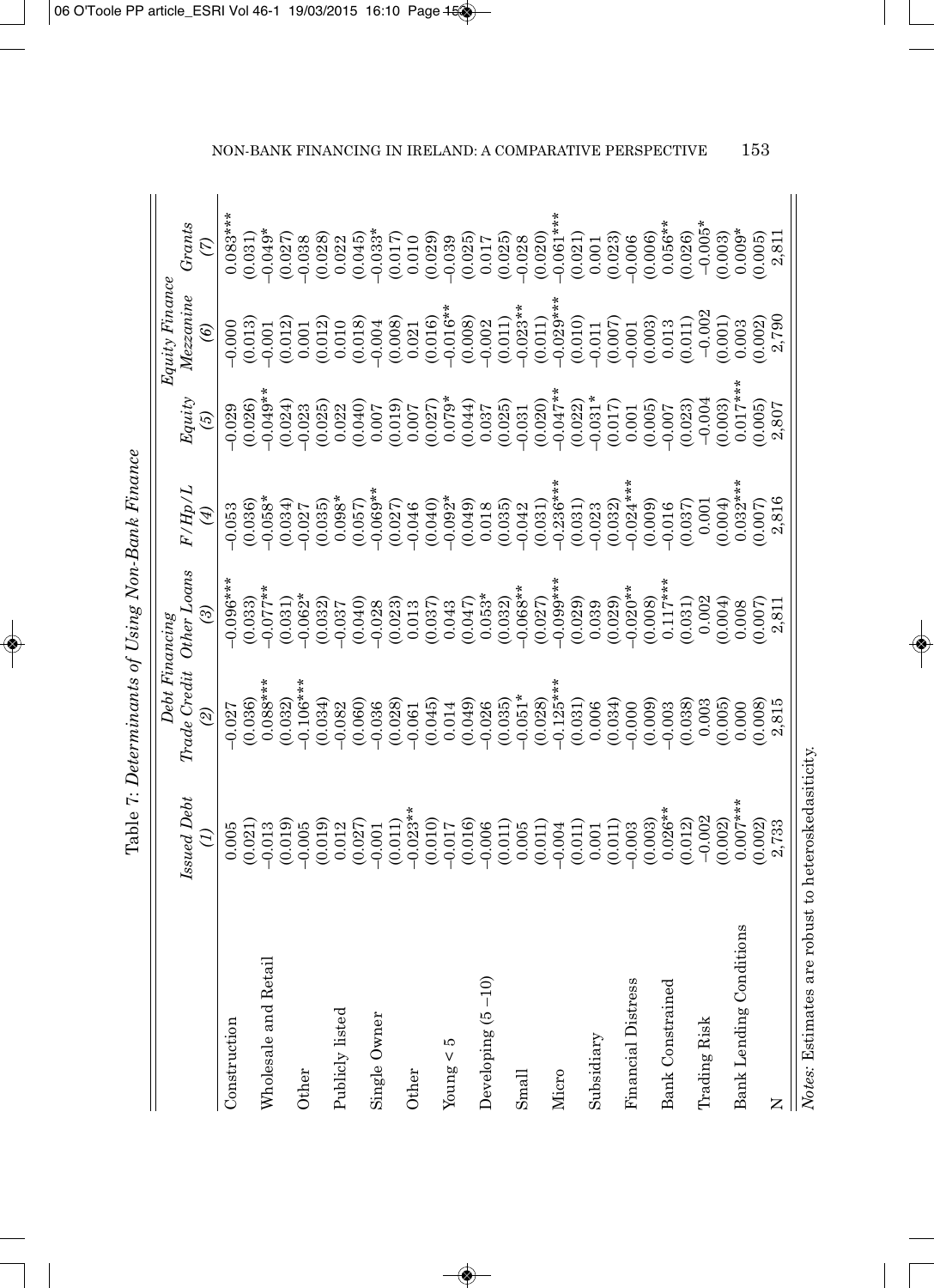different is Ireland when we control for the borrower specific risk factors and differences in sample composition of firms or sectors?

Table 8 presents the country dummies and the country effects interacted with age and size.<sup>4</sup> Overall, Irish firms are 2 per cent more likely to use issued debt, 35 per cent more likely to use trade credit, 3 per cent more likely to use other loans and 7 per cent less likely to use factoring/leasing/hire purchase. In relation to equity financing, Irish SMEs are nearly 4 per cent more likely to use this financing instrument relative to the other European countries. Mezzanine usage is circa 1 per cent lower. Grant usage is 4.3 per cent lower.

Focusing on the Ireland-specific effect by firm age and size, a number of differences are evident. On issued debt, differences are only apparent for mature firms who are more likely to use this source than their European counterparts. There does not appear to be large variance across trade credit usage. On other loans, the difference is driven by mature firms and micro enterprises whom both have a higher application rate in Ireland than in other countries. For leasing, factoring and hire purchase, the differential decreases with age with young Irish enterprises being nearly 17 per cent less likely to use these instruments. The usage differential also increases with size: Irish micro, small and medium-sized enterprises are 4 per cent, 5 per cent and 12 per cent less likely respectively to use these instruments.

Turning to equity and mezzanine financing, Irish young, developing and mature firms are 8 per cent, 6 per cent and 3 per cent more likely respectively to use equity relative to European comparators. This finding is somewhat surprising given the narrative in Ireland of a low equity usage culture. There is less variation by size. On mezzanine finance, young firms and small and micro firms are less likely to use this type. There is no difference for older enterprises or medium-sized companies.

# IV CONCLUSIONS AND POLICY IMPLICATIONS

This paper attempts to provide a statistical overview of the demand for, and use of, non-bank financing in Ireland as well as a comparison vis-à-vis other Eurozone countries. Specifically, we attempt to answer the following research questions: (a) what firm characteristics are correlated with applications for, and usage of, specific types of bank finance? (b) What groups of firms or industries are more or less likely to apply for and use different types of non-bank finance? (c) Is Ireland different from other countries?

<sup>4</sup> A full listing of all coefficients in these models is available on request from the authors.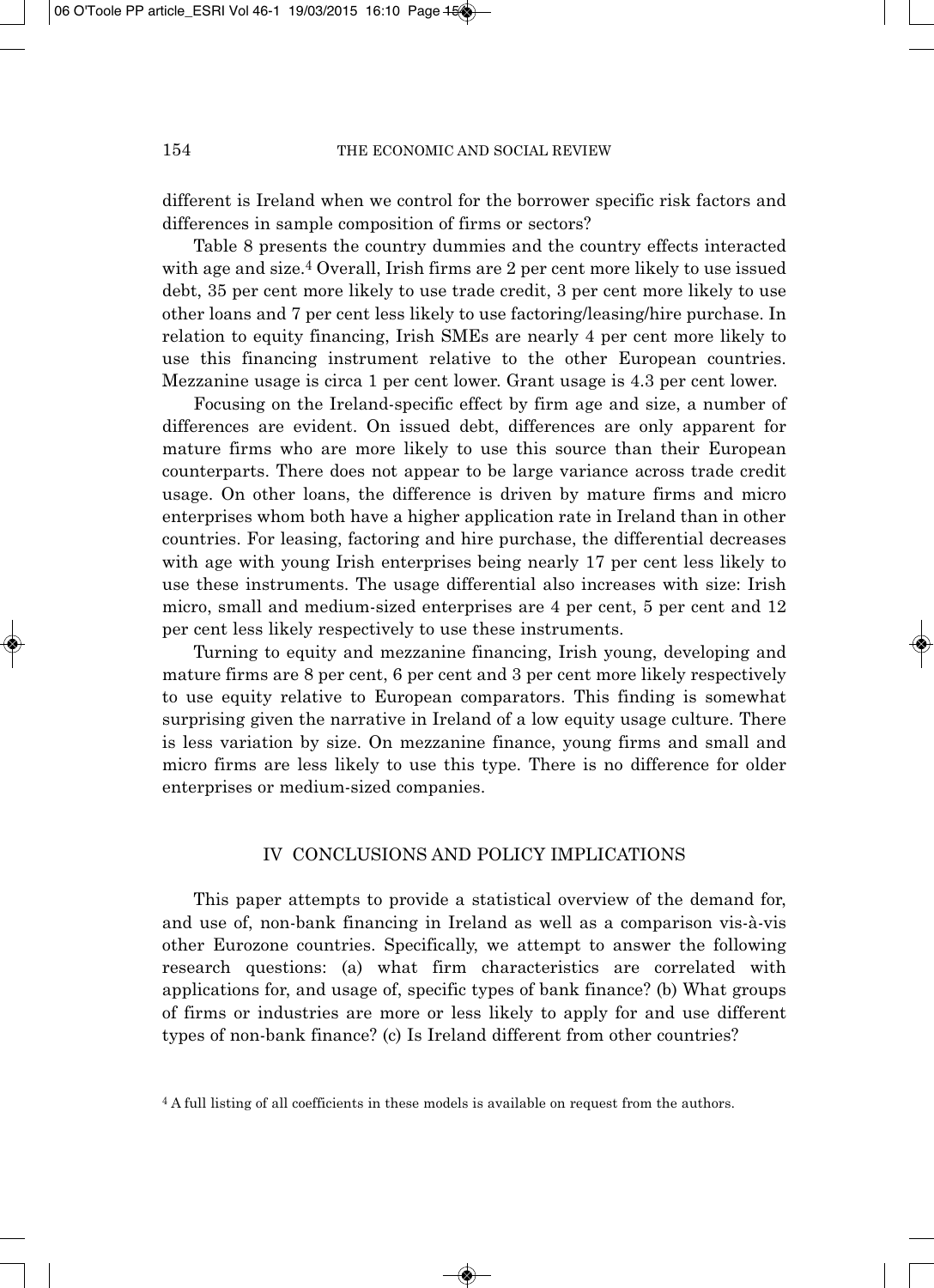|                                                                                                                                        |                               | Table 8: Is Ireland Different to Other European Countries? |                                      |                                     |                                 |                                  |                                |
|----------------------------------------------------------------------------------------------------------------------------------------|-------------------------------|------------------------------------------------------------|--------------------------------------|-------------------------------------|---------------------------------|----------------------------------|--------------------------------|
|                                                                                                                                        | <b>Issued Debt</b><br>E       | Trade Credit<br>$\mathcal{Q}$                              | <b>Other Loans</b><br>$\mathfrak{D}$ | F/Hp/L<br>$\bigcirc$                | Equity<br>$\mathcal{G}$         | Mezzanine<br>$\widehat{e}$       | Grants<br>$\mathcal{L}$        |
| Overal                                                                                                                                 | $0.018***$<br>(0.004)         | $0.352***$<br>(0.012)                                      | $0.026***$<br>(0.009)                | $-0.066***$<br>(0.011)              | $0.035***$<br>(0.007)           | $-0.007***$<br>(0.004)           | $-0.043***$<br>(0.008)         |
| Young $(< 5)$                                                                                                                          | 0.003                         | $0.358***$                                                 | 0.008                                | $-0.166***$                         | $0.080*$                        | $-0.027***$                      | $-0.081***$                    |
| Developing<br>$(5-10)$                                                                                                                 | $(0.014)$<br>0.015<br>(0.010) | $0.329***$<br>(0.036)<br>(0.051)                           | (0.030)<br>(0.047)<br>0.047          | $-0.069**$<br>(0.048)<br>(0.035)    | $0.056**$<br>(0.024)<br>(0.043) | (0.006)<br>(0.012)<br>$-0.010$   | (0.025)<br>(0.026)<br>$-0.023$ |
| Mature<br>$(10 + )$                                                                                                                    | $0.019***$<br>(0.005)         | $0.355***$<br>(0.013)                                      | $0.024***$<br>(0.010)                | $-0.060***$<br>(0.012)              | $0.030***$<br>(0.008)           | (0.004)<br>$-0.006$              | $-0.044***$<br>(0.008)         |
| Medium                                                                                                                                 | $0.019**$<br>(0.009)          | $0.352***$<br>(0.026)                                      | (0.023)<br>0.028                     | $-0.119***$<br>(0.027)<br>-0.051*** | $0.042**$<br>(0.018)            | $-0.001$                         | $-0.040**$<br>(0.019)          |
| S <sub>mal</sub>                                                                                                                       | $0.021***$<br>(0.007)         | $0.371***$<br>(0.017)                                      | (0.014)<br>0.020                     | (0.018)                             | $0.026**$<br>(0.010)            | $(0.010)$<br>-0.012**<br>(0.005) | $-0.035***$<br>(0.012)         |
| Micro                                                                                                                                  | $0.015**$<br>(0.007)          | $0.337***$<br>(0.018)                                      | $0.031**$<br>(0.014)                 | $-0.045***$<br>(0.015)              | $0.039***$<br>(0.011)           | $-0.009**$<br>(0.004)            | $-0.052***$<br>(0.011)         |
|                                                                                                                                        | 41,039                        | 41,369                                                     | 41,358                               | 41,427                              | 41,278                          | 41,114                           | 41,317                         |
| Notes: Model estimates are developed including all firm specific regressors in Table 7. Estimates are robust to<br>heteroskedasticity. |                               |                                                            |                                      |                                     |                                 |                                  |                                |

Table 8: Is Ireland Different to Other European Countries?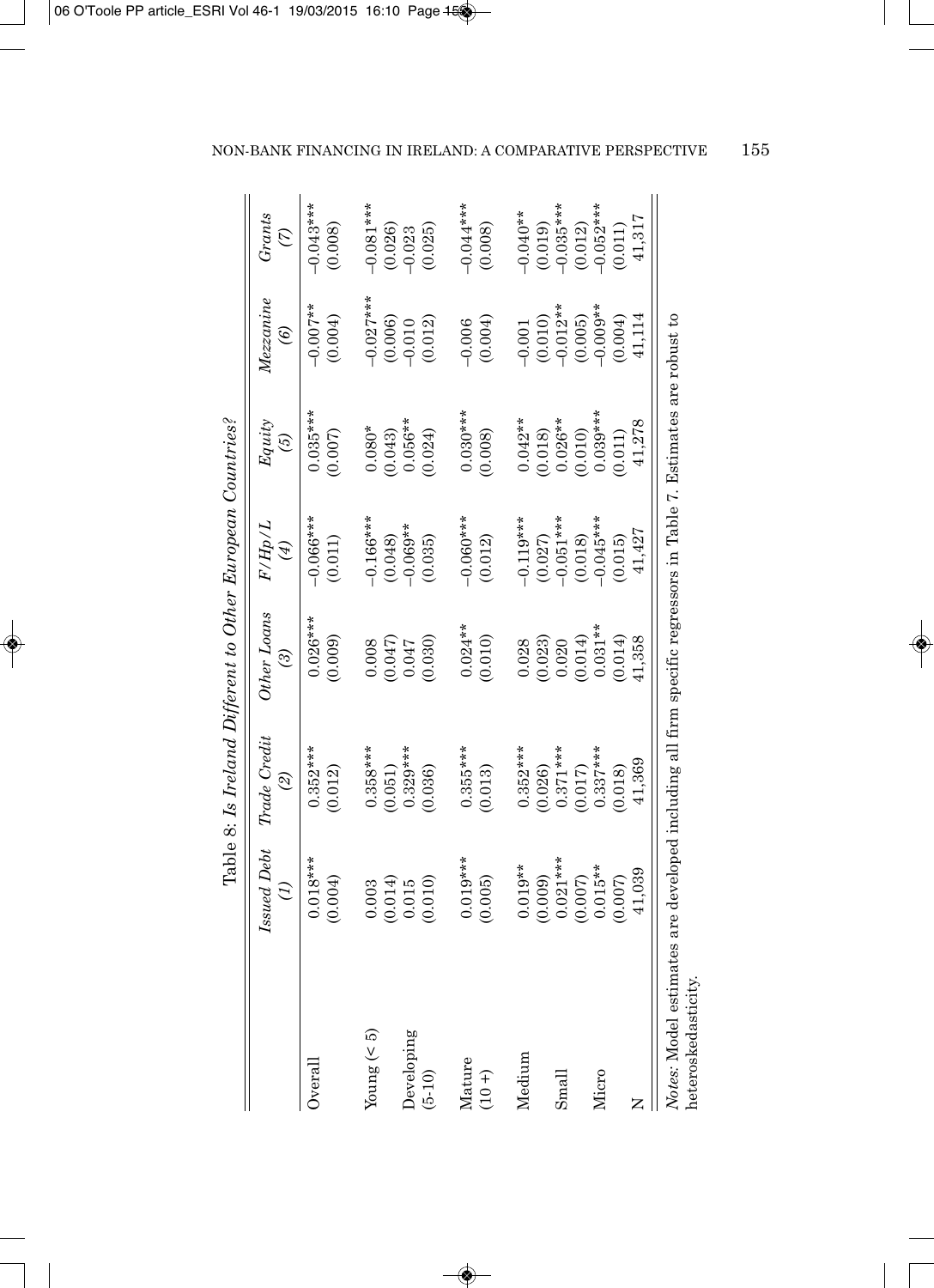Our evaluation includes both non-bank debt and equity financing, which covers the following specific financing instruments: non-bank debt including issued debt, trade credit, and loans from friends, family or business partners, and peer-to-peer lending/crowdfunding; equity covering venture capital, business angel and equity from friends and family and business partners as well as mezzanine financing.

A number of findings emerge from our analysis. We find very limited use of formal issued debt finance amongst Irish firms, but this is not particularly unusual amongst SMEs across Europe (Lawless *et al*., 2014). In fact Irish enterprises are more likely to use this financing type relative to their European counterparts. In relation to trade credit, the usage rates in Ireland are very high; 35 per cent higher than non-Irish enterprises. Leasing, factoring and hire purchasing products are also widely used, in particular by, listed plcs and larger, older enterprises.

Online financing platforms such as crowdfunding and peer-to-peer are still associated with low levels of applications in Ireland. Their usage is however larger for enterprises that appear more innovative and are in high-tech sectors. This may be an indicator of difficulty in accessing traditional bank finance. We also find that loans from friends or family and loans from business partners are an important source of SME financing, in particular for enterprises that are in distress.

In terms of equity financing, Irish enterprises appear more likely to use equity relative to their European counterparts. While this finding runs counter to general expectations on the widescale use of equity financing in Ireland, it must be noted that our European comparison cannot distinguish between the source of equity (insider, angel, venture capital or other private equity, public listing). For formal external investment through business angel and venture capital finance is targeted at ICT and innovative enterprises, which is in line with international expectations that venture capital and angel finance would be concentrated on the very high-growth, usually hightechnology enterprises. Usage of mezzanine financing is lower in Ireland that in other European countries.

From a policy perspective, our research provides a number of insights. Measures to improve the diversification of the financing mix for Irish SMEs are welcome. This could include the development of a potential SME bond market for larger Irish SMEs. However, this would be limited to larger bond markets and may have limited liquidity and issuance if transaction costs are prohibitive. Other measures to improve the flow of mezzanine financing through development and transition capital funding measures through ISIF and Enterprise Ireland are also important and broadening the range of such schemes is also important.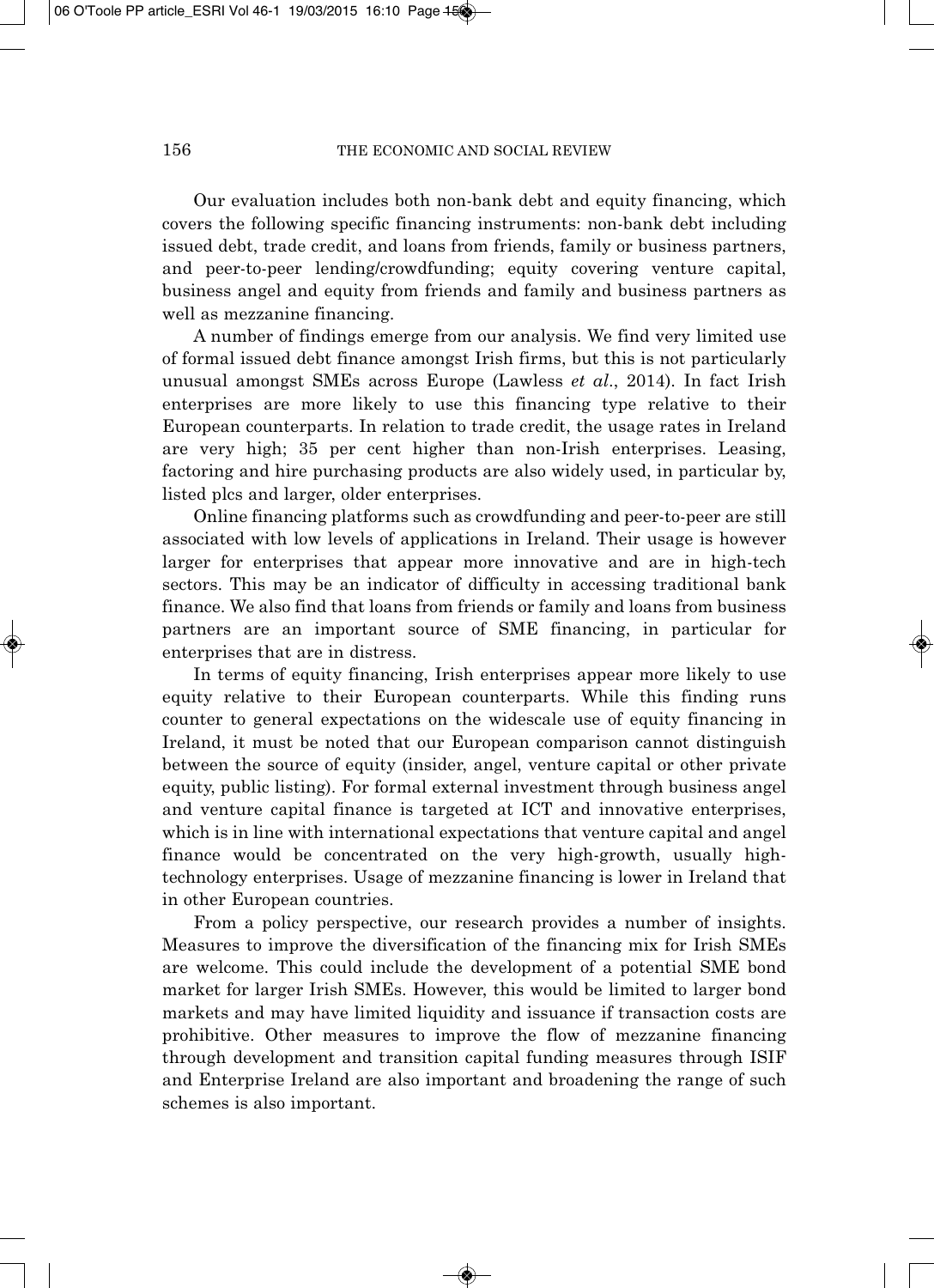One lesson from the Irish crisis is clear. Over reliance of enterprises on bank leverage to finance growth can provide serious risks to financial stability. Diversification of funding and increasing risk capital should be supportive of longer term financing stability.

#### **REFERENCES**

- BECK, T., A. DEMIRGUC-KUNT and V. MAKSIMOVIC, 2008. "Financing Patterns Around the World: Are Small Firms Different?", *Journal of Financial Economics,* Vol. 89, No. 3, pp. 467-487.
- BECK, T., A. DEMIRGUC-KUNT, L. LAEVEN and R. LEVINE, 2008. "Finance, Firm Size, and Growth", *Journal of Money, Credit and Banking*, Vol. 40, No. 7, pp. 1379-1405.
- BERGER, A. N., and G. UDELL, 1998. "The Economics of Small Business Finance: The Roles of Private Equity and Debt Markets in the Financial Growth Cycle", *Journal of Banking and Finance,* Vol. 22, No. 6-8, pp. 613-673.
- BYIERS, B., J. RAND, F. TARP and J. BENTZEN, 2010, "Credit Demand in Mozambican Manufacturing", *Journal of International Development, 2010*, Vol. 22, No. 1, pp. 37-55.
- CASEY, E., and C. O'TOOLE, 2014. "Bank Lending Constraints, Trade Credit and Alternative Financing During the Financial Crisis: Evidence from European SMEs", *Journal of Corporate Finance*, Vol. 27 (C), pp. 173-193.
- DEPARTMENT OF FINANCE, 2013. *A Strategy for Growth: Medium Term Economic Strategy 2014-2020*, Dublin, Ireland: Stationery Office.
- DEPARTMENT OF FINANCE, 2012, 2013. *Credit Demand Surveys*, Dublin, Ireland: Stationery Office.
- EUROPEAN CENTRAL BANK, 2013. "Corporate Finance and Economic Activity in the Euro Area", Occasional Paper Series No. 151, Frankfurt: European Central Bank.
- EUROPEAN CENTRAL BANK, 2009-2013. *Survey on Access to Finance for Small and Medium Enterprises*, Frankfurt: European Central Bank.
- EUROPEAN COMMISSION, 2013. *Green Paper: Long-Term Financing of the Euro pean Economy*, European Commission COM(2013) 150 final, Brussels, Belgium.
- EUROPEAN INVESTMENT BANK GROUP, 2013. *Investment and Investment Financing in Europe*, Luxembourg: European Investment Bank.
- FENN, G. W. and N. LIANG, 1998. "New Resources and New Ideas: Private Equity for Small Businesses", *Journal of Banking and Finance*, Vol. 22 (6-8), pp. 1077-1084.
- FENN, G.W., N. LIANG and S. PROWSE, 1997. "The Private Equity Market: An Overview", Financial Markets, *Institutions and Instruments*,Vol. 6, No. 4, pp. 1-106.
- GERLACH-KRISTEN, P., B. O'CONNELL and C. O'TOOLE, 2015. "Do Credit Constraints Affect SME Investment and Employment?", *The Economic and Social Review,* this issue.
- GUARIGLIA, A. and S. MATEUT, 2006. "Credit Channel, Trade Credit Channel and Inventory Investment: Evidence from a Panel of UK Firms", *Journal of Banking and Finance,* Vol. 30, No. 10, pp. 2835-2856.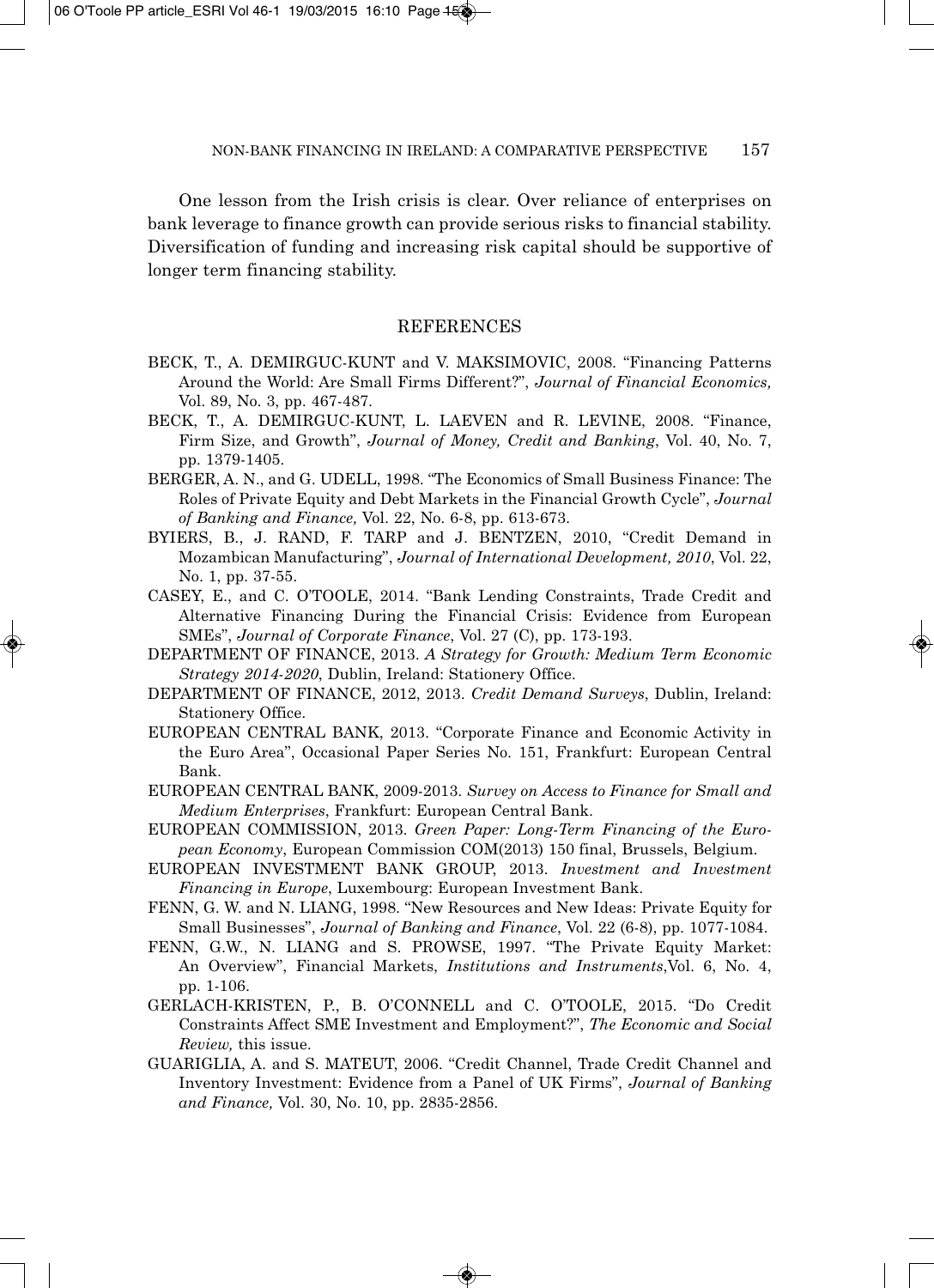- HALL, B. H., 2010. "The Financing of Innovative Firms", *Review of Economics and Institutions*, Vol. 1, No. 1, p. 4.
- HOGAN, T. and E. HUTSON, 2005. "Capital Structure in New Technology-based Firms: Evidence from the Irish Software Sector, *Journal of Global Finance*, Vol. 15, No. 3, pp. 369-387.
- HOLTON, S., M. LAWLESS and F. MCCANN, 2014. "Firm Credit in the Euro Area: A Tale of Three Crises", *Applied Economics*, Vol. 46, No. 2, pp. 190-211.
- IRISH VENTURE CAPITAL ASSOCIATION, 2014. Submission to Enterprise Ireland in response to the Public Consultation on the Future Focus of the Seed and Venture Capital Scheme 2013-2018.
- JENG, L. A., and P. C. WELLS, 2000. "The Determinants of Venture Capital Funding: Evidence Across Countries", *Journal of Corporate Finance,* Vol. 6, No. 3, pp. 241-289.
- KRAEMER-EIS, H. and F. LANG, 2012. "The Importance of Leasing for SME Finance", European Investment Fund Working Papers.
- KRAMER-EIS, H., F. BATTAZZI, R. CHARRIER, M., NATOLI and M. SQUILLONI, 2014. "Institutional Non-Bank Debt and the Role of Debt Funds", European Investment Fund Working Papers.
- LAWLESS, M. and F. MCCANN, 2013. "Determinants of Default: Evidence from a Sector-level Panel of Irish SME Loans", *The Economic and Social Review*, Vol. 44, No. 4, pp. 473-488
- LAWLESS, M., F. MCCANN and C. M. O'TOOLE, 2013. "The Importance of Banks in SME Financing: Ireland in a European Context", *Economic Letters*, Dublin: Central Bank of Ireland.
- LAWLESS, M., C. O'CONNELL and C. O'TOOLE, 2015. "Financial Structure and Diversification of European Firms", ESRI Working Paper 492, Dublin: The Economic and Social Research Institute.
- LAWLESS, M., C. O'TOOLE, and D. LAMBERT, 2014. *Financing SMEs in Recovery: Evidence for Irish Policy Options*, ESRI/Department of Finance Research Report.
- LOVE, I., 2003. "Financial Development and Financing Constraints: International Evidence from the Structural Investment Model", *Review of Financial Studies*, Vol. 16, No. 3, pp. 765-791.
- LOVE, I., L. A. PREVE and V. SARRIA-ALLENDE, 2007. "Trade Credit and Bank Credit: Evidence from Recent Financial Crises", *Journal of Financial Economics*, Vol. 83, No, 2, pp. 453-469.
- MAIER, J. and D. A. WALKER, 1987. "The Role of Venture Capital in Financing Small Business", *Journal of Business Venturing*, Vol. 2, No. 3, pp. 207-214.
- MAC AN BHAIRD, C. and B. M. LUCEY, 2010. "Determinants of Capital Structure in Irish SMEs", *Small Business Economics*, Vol. 35, No. 3, pp. 357-375.,
- MCCANN, F. and T. MCINDOE-CALDER, 2014. "Property Debt Overhang: The Case of Irish SMEs", Research Technical Papers, Central Bank of Ireland, 14/RT/14.
- ORGANISATION FOR ECONOMIC CO-OPERATION AND DEVELOPMENT, 2013. "Alternative Financing Instruments for SMEs and Entrepreneurs: the Case of Mezzanine Finance", OECD Centre for Entrepreneurship, SMEs and Local Development, CFE/SME(2012)9/FINAL
- O'TOOLE, C. M., 2014. "Does Financial Liberalisation Improve Access to Investment Finance in Developing Countries?", *Journal of Globalization and Development, forthcoming*.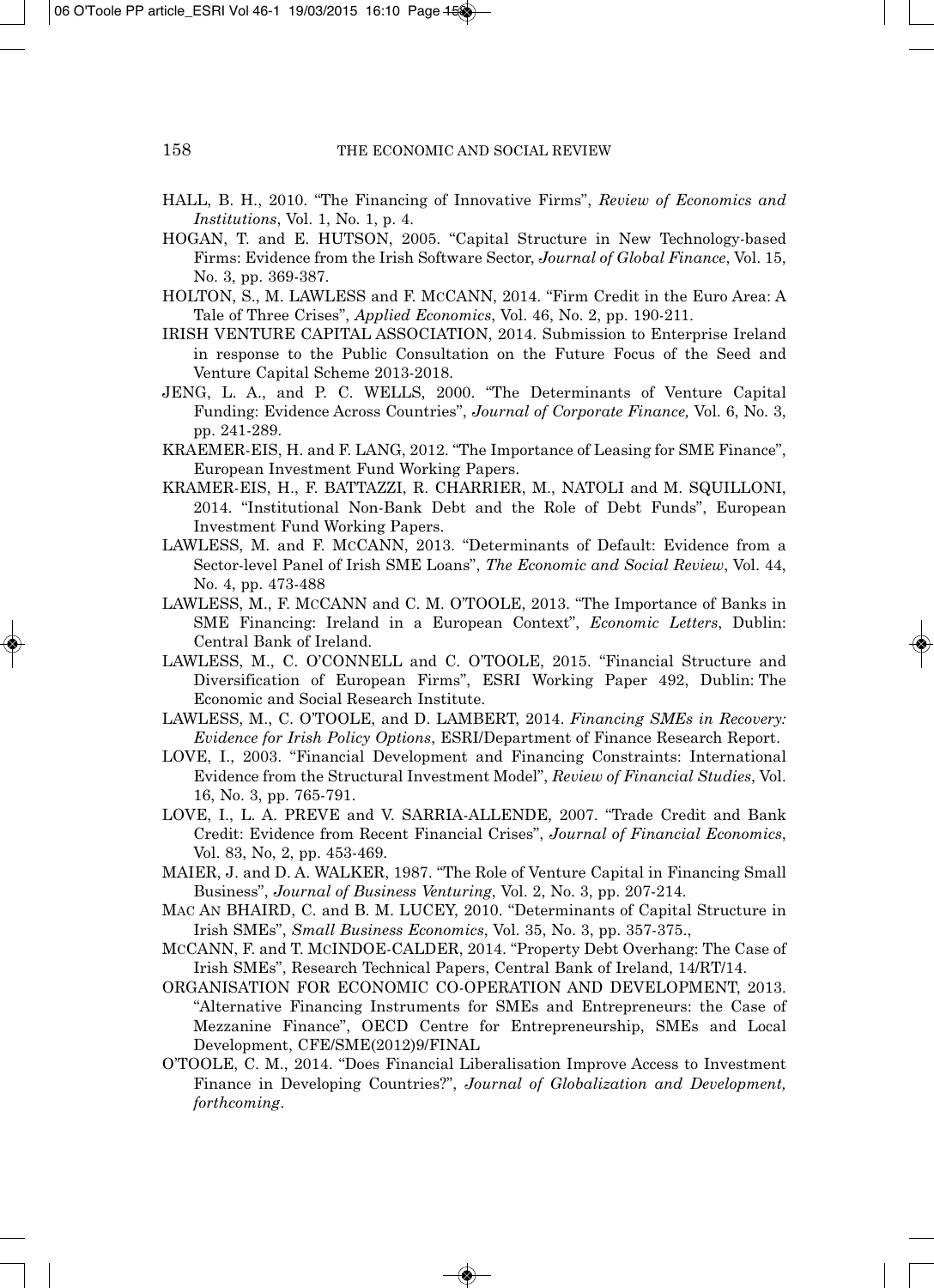- O'TOOLE, C. M., 2015. "SME Lifecycle and Non-Bank Financing in Europe: What Determines Usage?", Dublin: Central Bank of Ireland, Draft Research Technical Paper.
- O'TOOLE, C., C. NEWMAN and T. HENNESSY, 2014. "Financing Constraints and Agricultural Investment: Effects of the Irish Financial Crisis", *Journal of Agricultural Economics*, Vol 65, No. 1, pp. 152-176.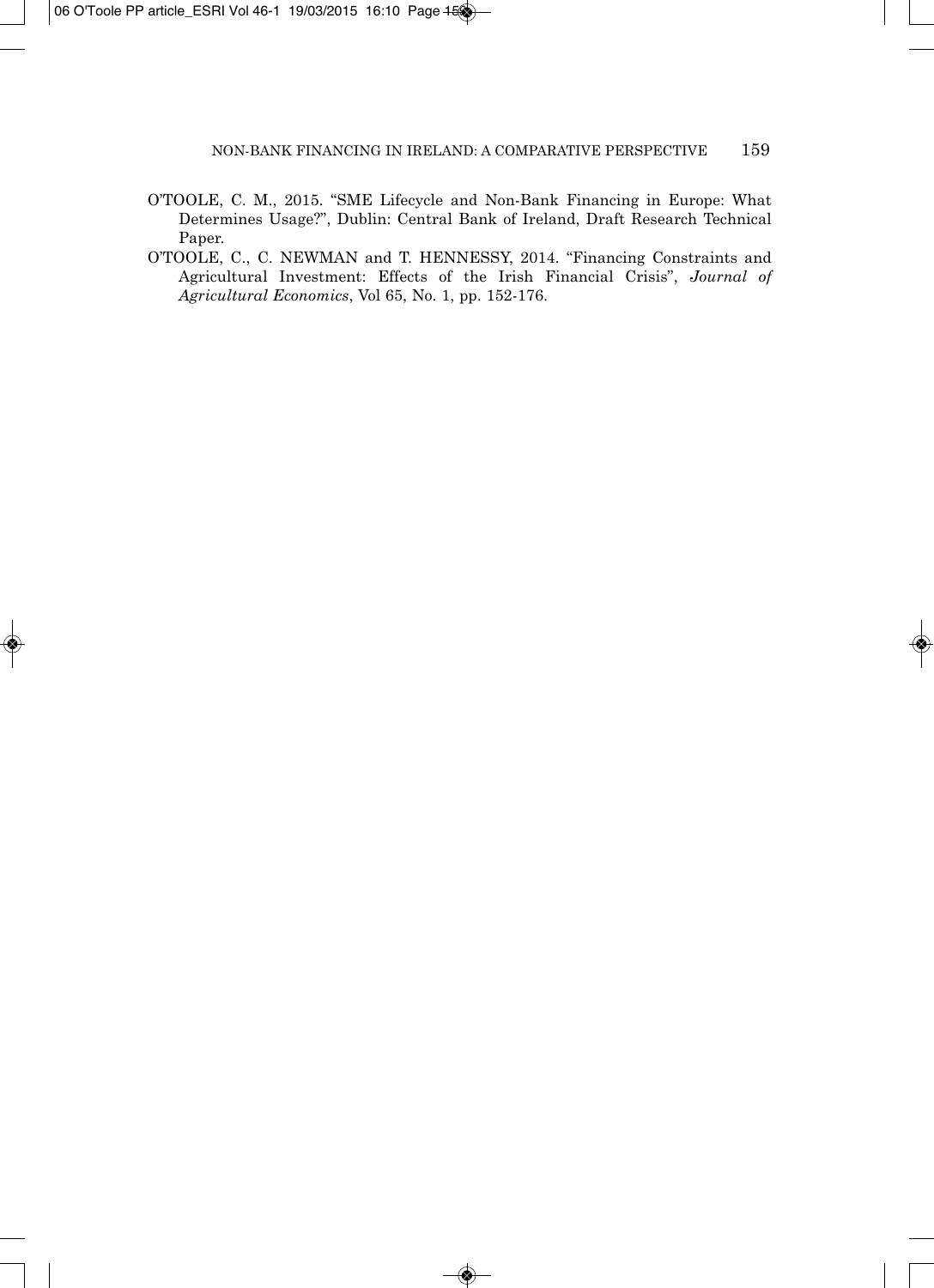# ANNEX 1

# ADDITIONAL SUMMARY STATISTICS

*Overview of Observations Across the Main Variables in SAFE Research*

|                     | <i>Issued</i> | Trade  | <i>Other</i> | F/Hp/L |       | Equity Mezzanine Grants |       |
|---------------------|---------------|--------|--------------|--------|-------|-------------------------|-------|
|                     | Debt          | Credit | loans        |        |       |                         |       |
| Overall             | 2,887         | 2,972  | 2,968        | 2,973  | 2,964 | 2,946                   | 2,968 |
| Manufacturing       | 283           | 299    | 299          | 299    | 299   | 291                     | 298   |
| Construction        | 612           | 632    | 628          | 632    | 629   | 628                     | 631   |
| Trade               | 1102          | 1,132  | 1,131        | 1,132  | 1,128 | 1,122                   | 1,128 |
| Other               | 890           | 909    | 910          | 910    | 908   | 905                     | 911   |
| Family/Entrepreneur | 2,007         | 2,071  | 2,066        | 2,071  | 2,064 | 2,055                   | 2,068 |
| Listed              | 120           | 124    | 124          | 124    | 124   | 123                     | 124   |
| Single Owner        | 555           | 570    | 570          | 570    | 568   | 561                     | 569   |
| Own Other           | 205           | 207    | 208          | 208    | 208   | 207                     | 207   |
| $< 5$ Years         | 125           | 127    | 127          | 127    | 127   | 127                     | 127   |
| 5-10 Years          | 298           | 300    | 300          | 300    | 299   | 299                     | 300   |
| $10 + Years$        | 2,464         | 2,545  | 2,541        | 2,546  | 2,538 | 2,520                   | 2,541 |
| Medium              | 549           | 557    | 558          | 558    | 557   | 553                     | 558   |
| Small               | 1,195         | 1,225  | 1,222        | 1,225  | 1,221 | 1,215                   | 1,222 |
| Micro               | 1,143         | 1,190  | 1,188        | 1,190  | 1,186 | 1,178                   | 1,188 |
| Non-Subsidiary      | 2,516         | 2,591  | 2,588        | 2,592  | 2,584 | 2,571                   | 2,588 |
| Subsidiary          | 371           | 381    | 380          | 381    | 380   | 375                     | 380   |

|                                | Obs. | Mean    | Std. Dev. | Min. | Max |
|--------------------------------|------|---------|-----------|------|-----|
| Financial distress             | 2974 | $-0.06$ | 1.28      | $-5$ | 4   |
| Risk Index                     | 2974 | 1.55    | 2.57      | -6   |     |
| <b>Bank Lending Conditions</b> | 2974 | 0.89    | 1.67      |      |     |
| Credit Constrained             | 2974 | 0.13    | 0.33      |      |     |